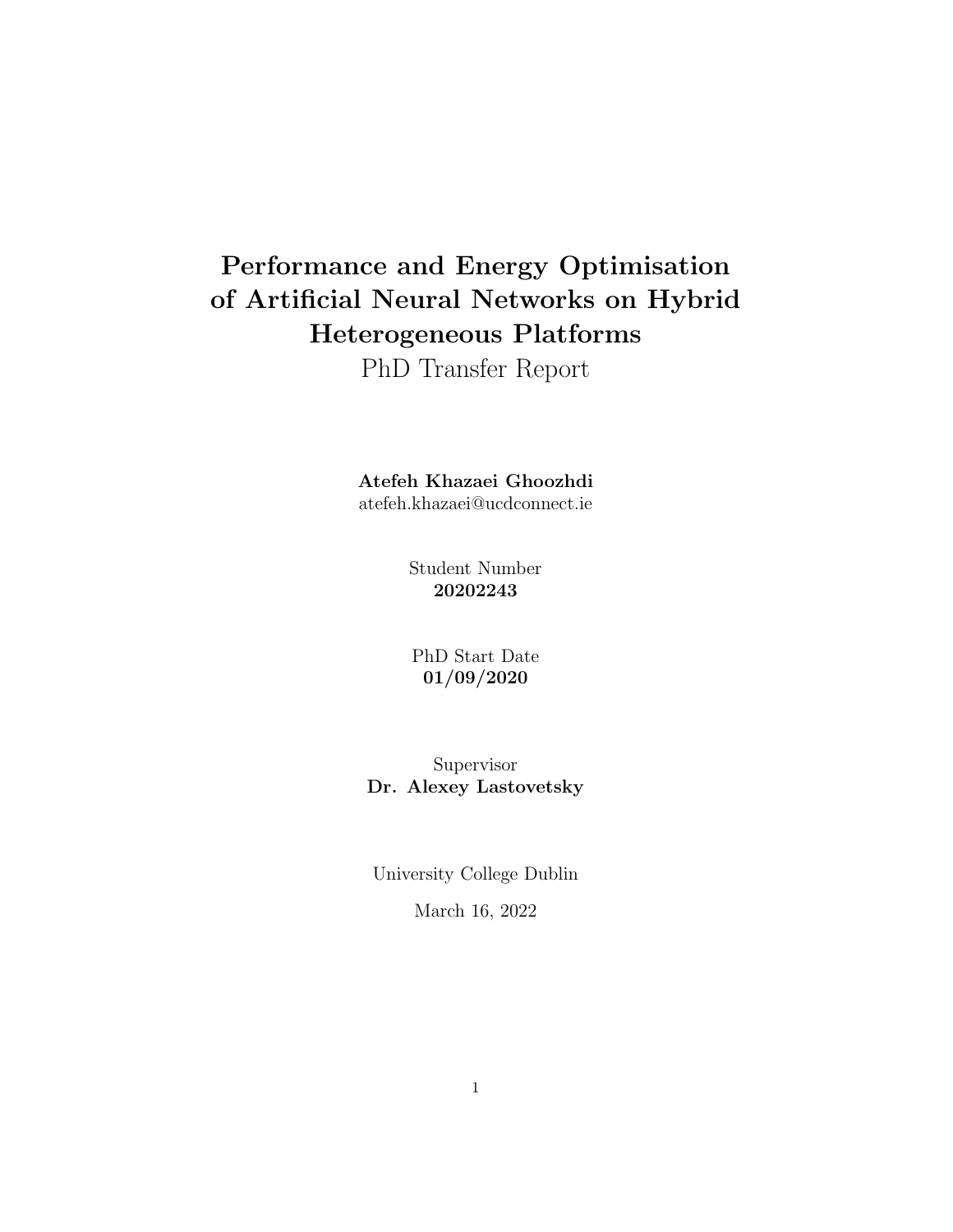# Contents

| $\mathbf{1}$ | Introduction                      | $\bf{2}$         |
|--------------|-----------------------------------|------------------|
|              | Related Work<br>2.1<br>2.2<br>2.3 | 3<br>3<br>6<br>6 |
| 3            | Research Questions and Hypotheses |                  |
| 4            | <b>Proposed Approach</b>          | 8<br>9           |
| 5.           | Progresss to Date                 | 11<br>11<br>13   |
| 6            | Current State and Future Plans    | 13               |
|              | Conclusion                        | 15               |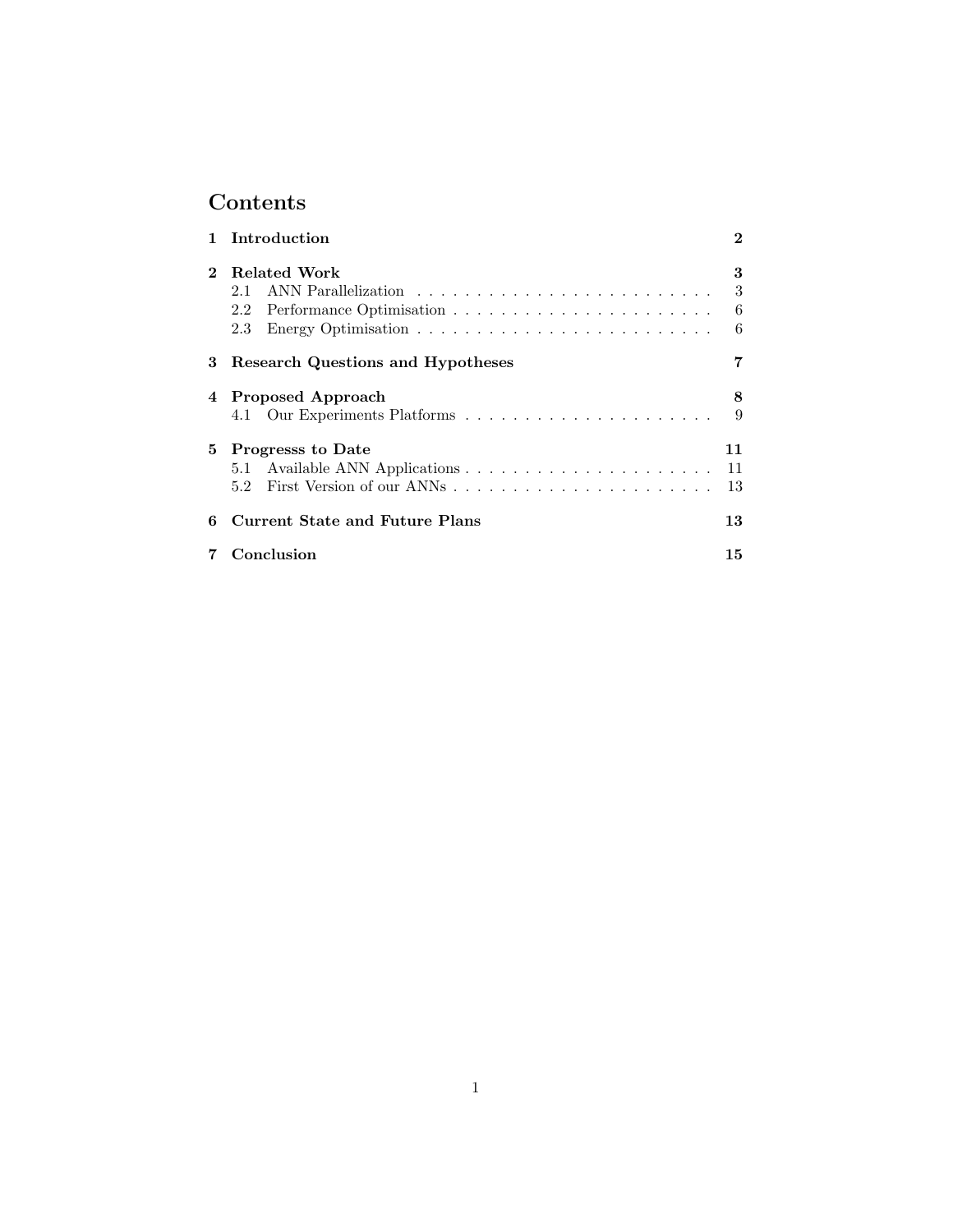#### Abstract

Nowadays, ANNs are behind many great achievements, such as automatic image recognition, conversing, interpreting textual documents, and driving vehicles. Producing these great achievements needs lots of time, computing resources, and electricity.

At the same time, the modern high-performance computing platforms have become highly heterogeneous due to the tight integration of multicore CPU processors and accelerators (such as GPUs, Intel Xeon Phis, or FPGAs) to maximize the dominant objectives of performance and energy efficiency.

In this research, we are going to use modern heterogeneous servers to reduce the concerns about the growth of ANN applications and their performance and energy consumption. Optimal resources usage on heterogeneous platforms can significantly increase performance and reduce energy consumption.

This research objective is to minimize the execution time and the energy consumption of different types of ANNs (Fully Connected, CNNs, and RNNs) to execute on hybrid heterogeneous platforms. Our approach to achieve this goal is through the distribution of the workload between heterogeneous devices.

To obtain this goal, we implement different combinations of ANNs' types (Fully Connected, CNNs, and RNNs), using different parallelism methods (Operators and Networks parallelization), and present our ANNs' applications. Then, we develop model-based workload partitioning algorithms to minimize the performance and energy consumption of ANN applications on heterogeneous systems.

## 1 Introduction

Artificial Neural Networks (ANNs) routinely produces great achievements, as computers learn to recognize images, converse, interpret the textual data, beat humans at sophisticated games, and drive vehicles [1].

ANNs, computing systems inspired by biological neural networks, have three important types:

- Fully Connected Neural Networks: In short, we call them Fully Connected (FC) in this report. In this type of artificial neural network, all the nodes (neurons) in one layer are connected to the neurons in the next layer. A fully connected layer can be expressed and modeled as a matrix multiplication of the weights and the neuron values [1].
- Convolution Neural Networks This type of ANNs, also called CNN or ConvNet, is most commonly applied to analyze visual imagery. The layers of a CNN consist of an input layer, an output layer, and a hidden layer. The hidden layer includes multiple convolutional layers, pooling layers, fully connected layers, and normalization layers [1].
- Recurrent Neural Networks: In this type of ANNs, also called RNN, the connections between nodes form a directed or undirected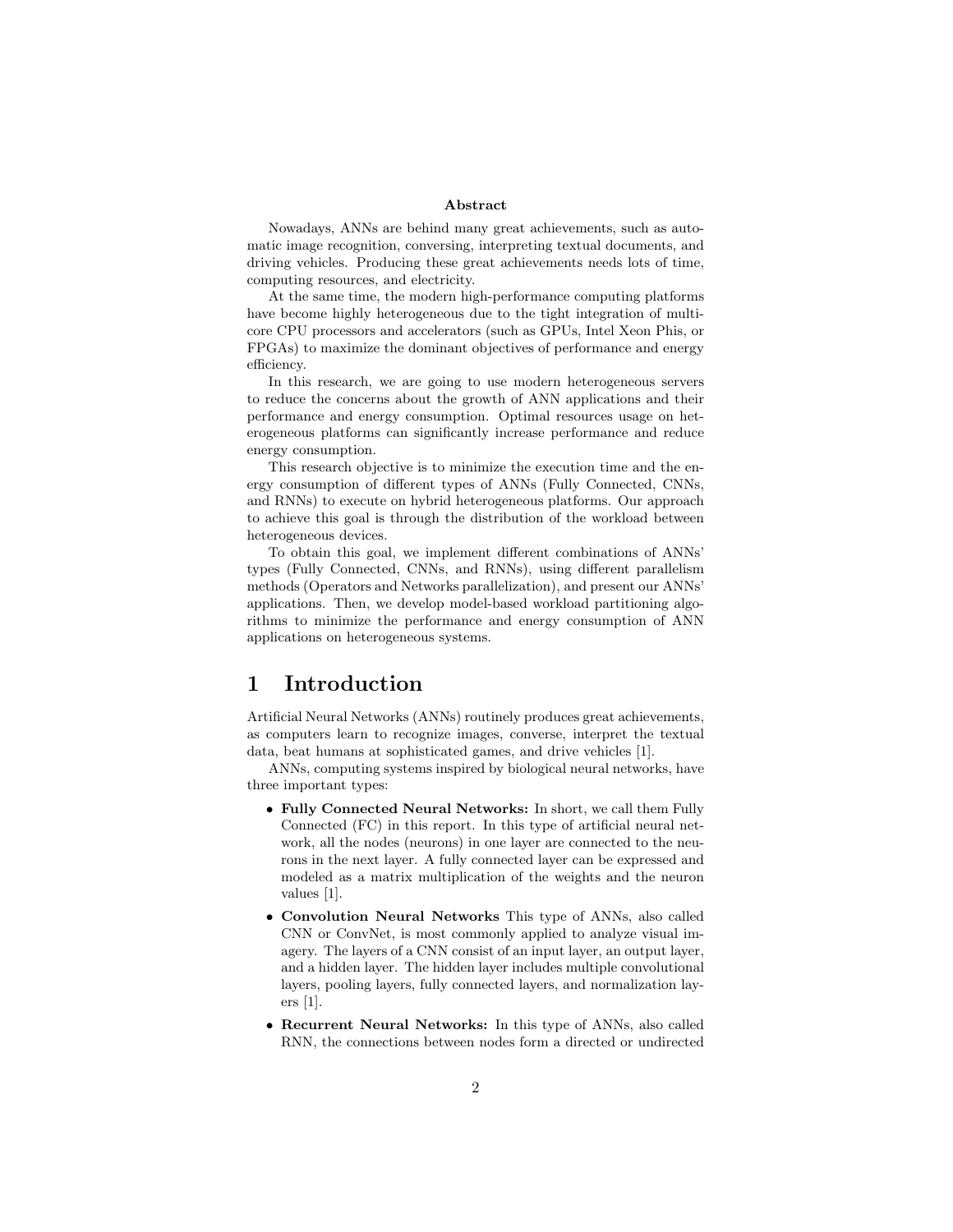graph along a temporal sequence. This feature leads to exhibit temporal dynamic behavior, so RNNs can use their internal state (memory) to process variable length sequences of inputs. This type of ANNs is commonly used for ordinal or temporal problems, such as language translation, natural language processing (NLP), speech recognition, and image captioning [1].

These three different types of neural networks, in different research and industry fields, have achieved amazing achievements, but all those advances require huge amounts of computing power and electricity to invent and train algorithms. The damage caused by climate change becomes more apparent and AI experts are increasingly bothered by those energy demands [2].

Over the last few years, the modern HPC platforms have become highly heterogeneous owing to the tight integration of multicore CPU processors and accelerators (such as GPUs, Intel Xeon Phis, or FPGAs) [3]. These heterogeneous platforms can be one of the best options to reduce the concerns about the growth of ANN applications. Optimal resources usage on heterogeneous platforms can significantly increase performance and reduce energy consumption.

Our research objective is to minimize the execution time and the energy consumption of different types of ANNs (Fully Connected, CNNs, and RNNs) on hybrid heterogeneous platforms. Our approach to achieve this goal is through the optimal distribution of the workload between heterogeneous devices.

The rest of this report is organized as follows: Section 2 presents related works in 'ANN parallelization', 'performance optimisation', and 'energy optimisation' on heterogeneous platforms. In Section 3 our research questions and hypotheses are introduced. Our proposed approach is addressed in Section 4. The done steps of this research will be explained in Section 5. The current state and future plans are discussed in Section 6. Finally, Section 7 conclusions the report.

## 2 Related Work

In this section, first, the related research works in ANN parallelisation areas are reviewed and categorised. After that, the workload partitioning algorithms for performance optimisation of parallel platforms will be addressed. Then, the latest research works addressing the energy optimisation problem in High-Performance Computing (HPC) platforms will be discussed.

#### 2.1 ANN Parallelization

Up to now, there are lots of researches that have focused on the parallel execution of ANNs to reduce the execution time. Most of these studies have focused on homogeneous environments, not heterogeneous ones. The majority of these reseraches have never focused on optimizing energy consumption as a separate objective. Only some of them have investigated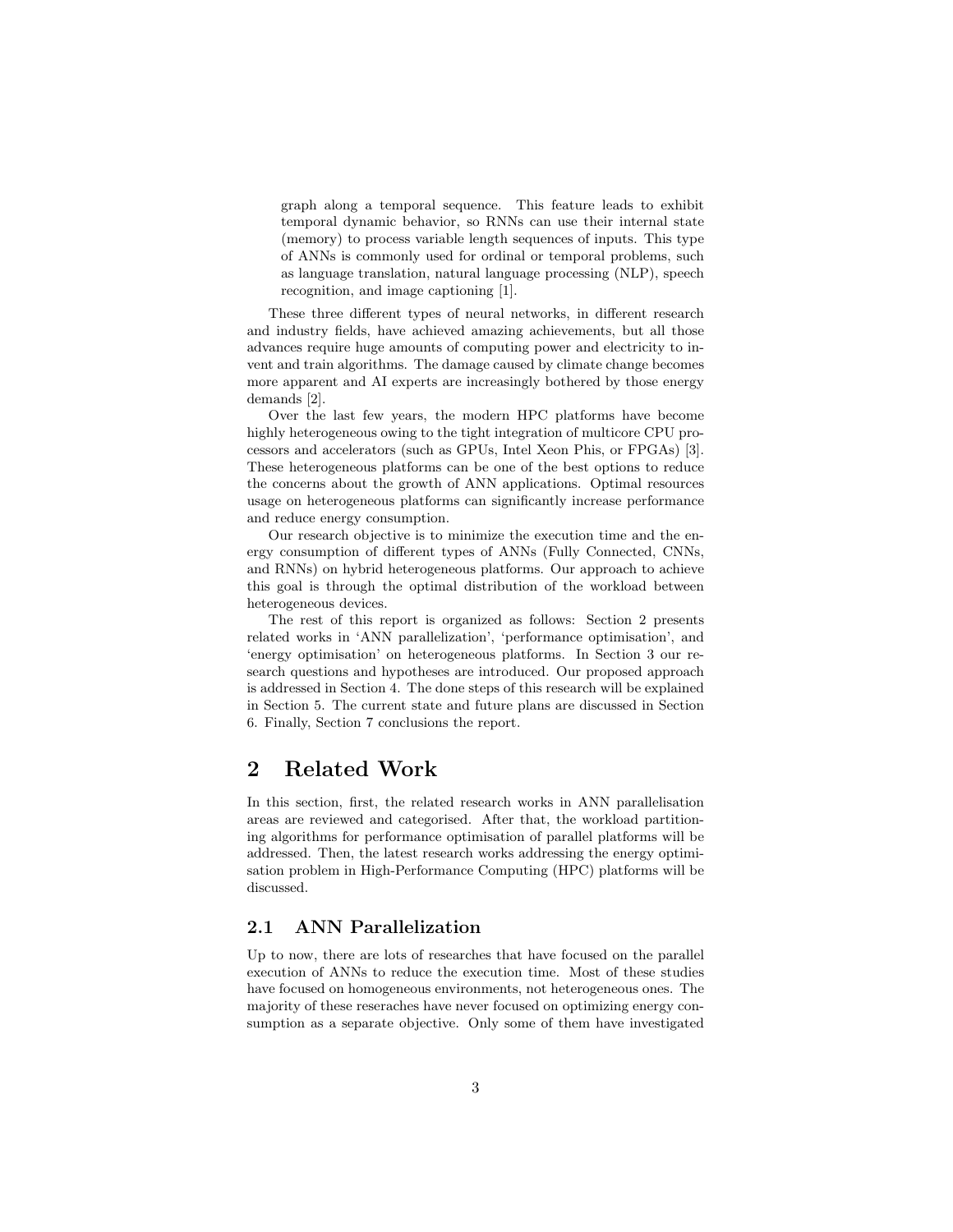

Figure 1: Categorisation of ANNs parallelisation researches.

the reduction of energy consumption as a positive side effect of these parallelization. Despite these differences between previous researches and ours, the investigation of these studies has given us a good idea of the state of the art in parallelization methods and which methods should be implemented in ANNs to be used in our research.

ANN parallelisation methods can be categorized in 2 main categories: Parallelisation in Operators, and Parallelisation in Networks. Each of these two main categories has several subcategories (Figure 1).

In parallelisation in operators studies, the researchers have tried to take advantage of the opportunities for parallelizing layer execution. In some of ANNs' types, computations can be parallelized directly; and in other networks types, computations have to be reshaped to reveal parallelism [4]. In the following the parallelism of three popular operators have been addressed:

• Fully Connected Networks: A fully connected layer can be expressed and modeled as a matrix-multiplication of the weights and the neuron values. To this aim, efficient linear algebra libraries, such as CUBLAS [5], MKL [6], and ESSL [7], can be used.

Vanhoucke et al. [8] have presented some different methods to further optimize CPU implementations of fully connected layers. In particular, this research shows efficient loop construction, vectorization, blocking, unrolling, and batching. These researchers also proved how weights can be quantized to use fixed-point math instead of floating-point.

• Convolutional neural network (CNNs): The research community and the industry have paied considerable efforts into optimizing CNNs computation on different platforms. The first algorithmic change proposed for CNNs was the use of the famous technique to transform a discrete convolution into matrix multiplication, using Toeplitz matrices (usually known as im2col) [9].

The second method proposed for CNNs is using of the Fourier do-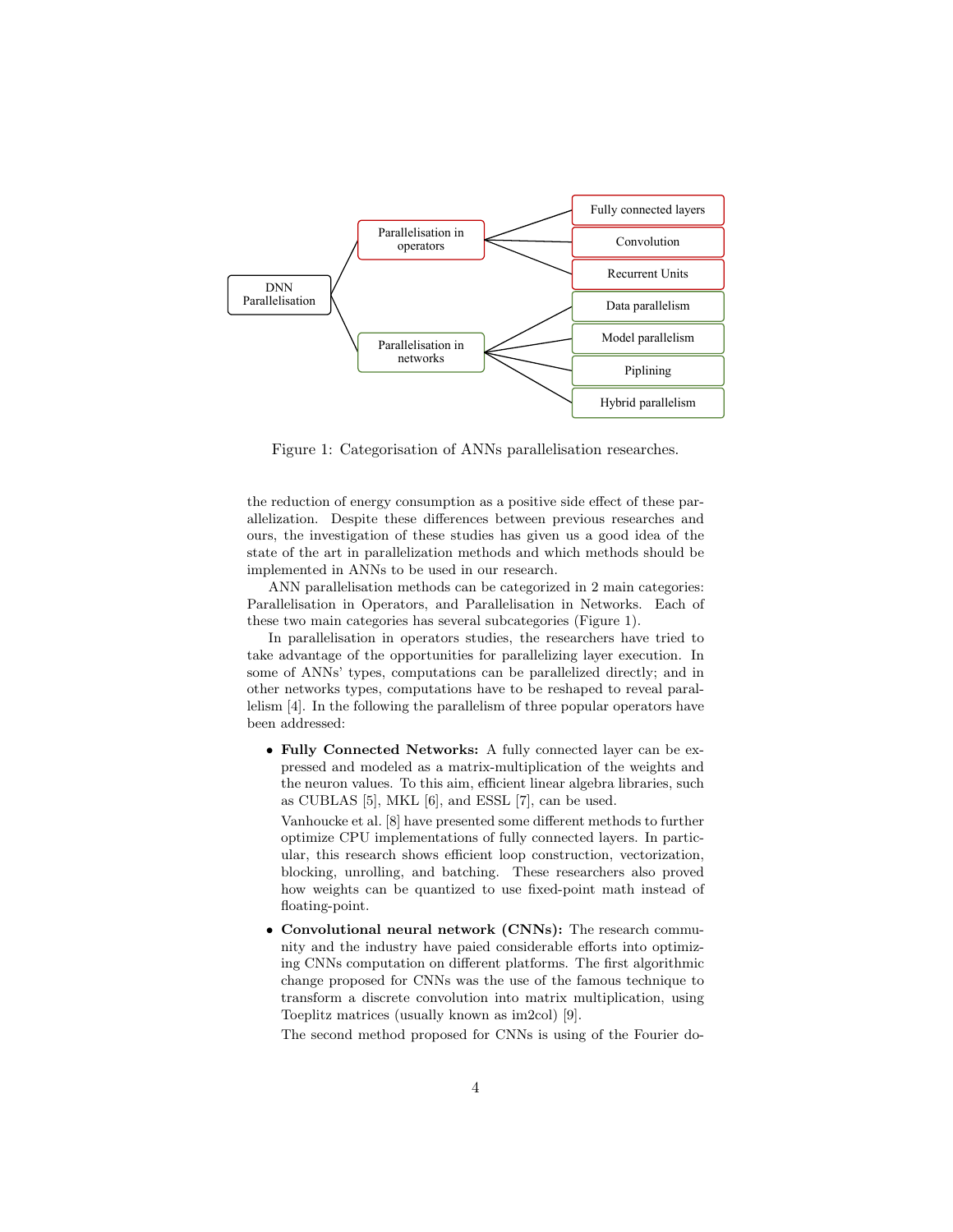main, in which convolution is defined as an element-wise multiplication. In this method, both the data and the kernels are transformed using FFT, multiplied, and the inverse FFT is applied on the result [10].

The third and the prevalent method used today to perform CNNs is Winograd's algorithm for minimal filtering [11]. This method, first, proposed by Lavin and Gray [12], and modifies the original CNN algorithm for multiple filters that there are in convolutions.

• Recurrent Neural Networks (RNNs): The gate systems that situate within RNN units (e.g., LSTMs) contain multiple operations, each of which does a small matrix multiplication or an elementwise operation. Due to this reason, these layers were commonly implemented as a series of high-level operations; but the further acceleration of such layers is possible. On the other hand, RNN units are usually chained together (forming consecutive recurrent layers), so two types of parallelism can be considered: within the same layer, and between consecutive layers [4].

The high average parallelism in neural networks may not only be done to compute individual operators efficiently but also to parallelise the whole network with respect to different dimensions. In the following the main partitioning strategies (parallelisation in networks) have been addressed: partitioning input samples (data parallelism), partitioning the network structure (model parallelism), and partitioning the layer (pipelining) [4].

• Data Parallelism: This method is a straightforward approach for ANN parallelization; in this method the work of the minibatch samples is partitioned among multiple computational resources (cores or devices). Today, data parallelism is supported by the vast majority of ANN frameworks, using a single GPU, multiple GPUs, or a cluster of multi-GPU nodes [4].

In this method, all ANN parameters have to be accessible for all processors, which means that they should be replicated. The scaling of data parallelism is naturally defined by the minibatch size. In the weight update phase, the results of the partitions have to be averaged to obtain the gradient [13].

- Model Parallelism: Model parallelism is also known as network parallelism. This strategy divides the work according to the neurons in each layer. In this method, the minibatch samples are copied to all processors, and different parts of the ANNs are computed on different processors. This method can conserve memory (since the full network is not stored in one place) but cause additional communication after every layer [14].
- Piplining: In neural networks, pipelining can either refer to overlapping computations (for example, between one layer and the next one as data becomes ready); or to partitioning the ANNs according to depth, assigning layers to specific processors.

In another view, pipelining can be a form of data parallelism, since the samples are processed through the network in parallel as model parallelism.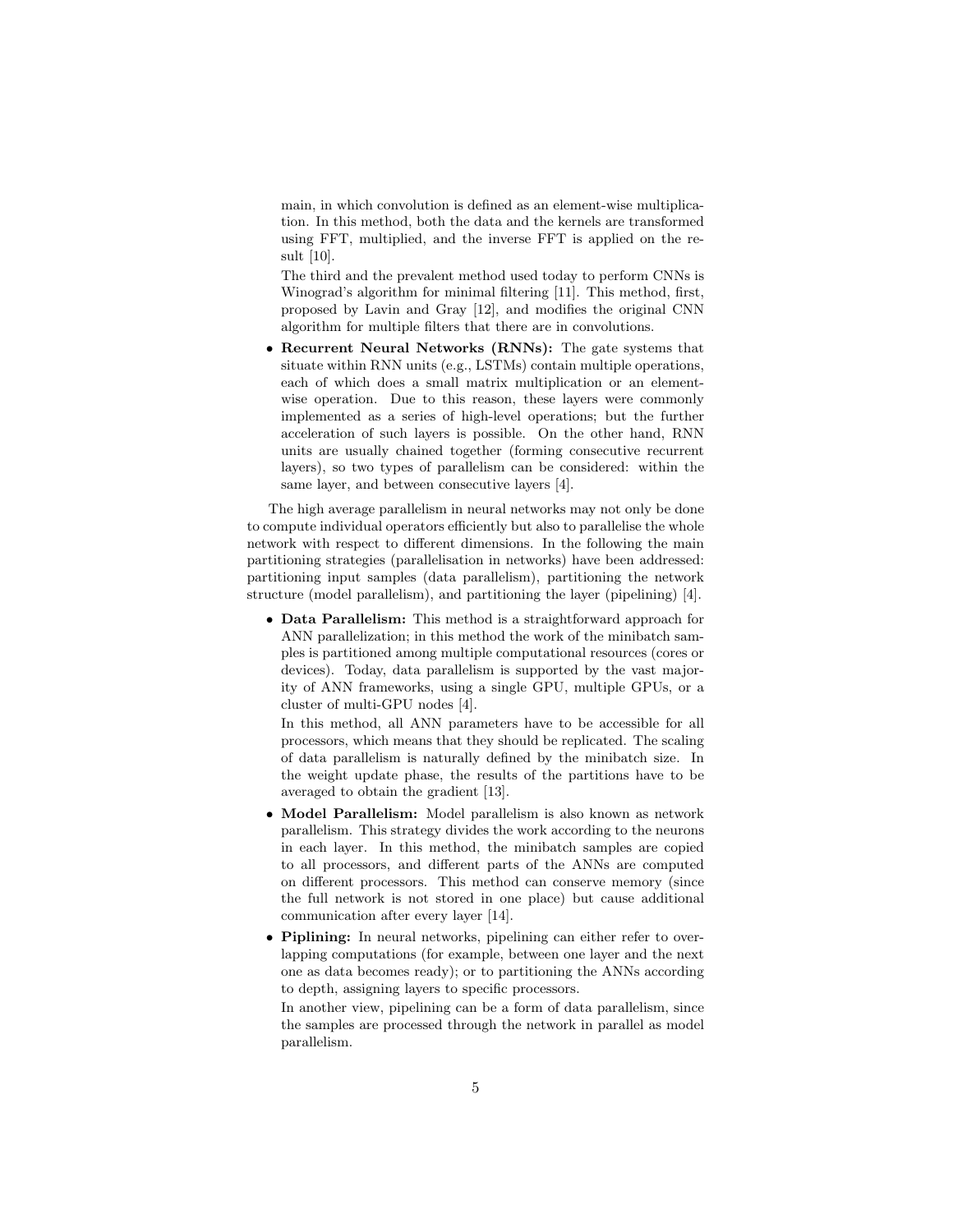The first and widely used in practice form of pipelining is overlapping of feedforward, backpropagation, and weight updates [15]. This scheme increases utilization by mitigating processor idle time.

• Hybrid Parallelism: In some researches, researchers try to combine multiple parallelism schemes to overcome the drawbacks of each scheme [16–18].

In this research, we intend to implement different types of ANNs (Fully Connected, CNNs, and RNNs) with different related parallelization methods (categorised above), and then by analyzing the applications' profiles and applying our workload partitioning algorithms, we will optimize their performance and energy consumption on heterogeneous platforms.

#### 2.2 Performance Optimisation

The simplest approach for performance optimisation of parallel applications executing on parallel platforms with a few cores is the Constant Performance Model (CPM). In this technique, the speed of applications is characterized using positive constant numbers such as normalized cycle time, normalized processor speed, average execution time, etc [19–21]. In this approach, it is assumed that there is no dependency between the performance of processors and workload size, and the optimal solutions balance workloads between processing elements (cores).

The advanced load-balancing algorithms use application-specific models such as the Functional Performance Model (FPM). In FPM, the speed of processors is modelled by continuous functions of problem size where the shapes of these functions are supposed to be smooth enough. This way, it is guaranteed that optimal solutions minimizing the execution time are always load-balanced [22, 23].

However, new developments such as increased number of cores and Non-Uniform Memory Access (NUMA) lead to unprecedented complexities in nodal architectures of modern HPC platforms. Due to these complexities, the shapes of speed profiles of applications on modern parallel platforms are no longer smooth and deviate significantly from the conditions assumed by traditional load-balancing models such as FPM. To overcome the limitations of the FPM-based load-balancing algorithms, new model-based optimisation algorithms are proposed considering the real-life performance profiles of applications [24–28]. These algorithms take the most general shapes of performance profiles as input and find optimal workload distributions minimising execution time. Optimal solutions found by these algorithms, unlike load-balancing algorithms, may not load-balance an application.

#### 2.3 Energy Optimisation

Prior to the many-core era, energy profiles of applications executing on platforms with a few number of cores exhibited linear shapes with minor variations. That is why research works analytically modelled energy consumption of parallel applications executing on multi-core platforms and did not consider workload size as an input parameter [29–32]. In [33], it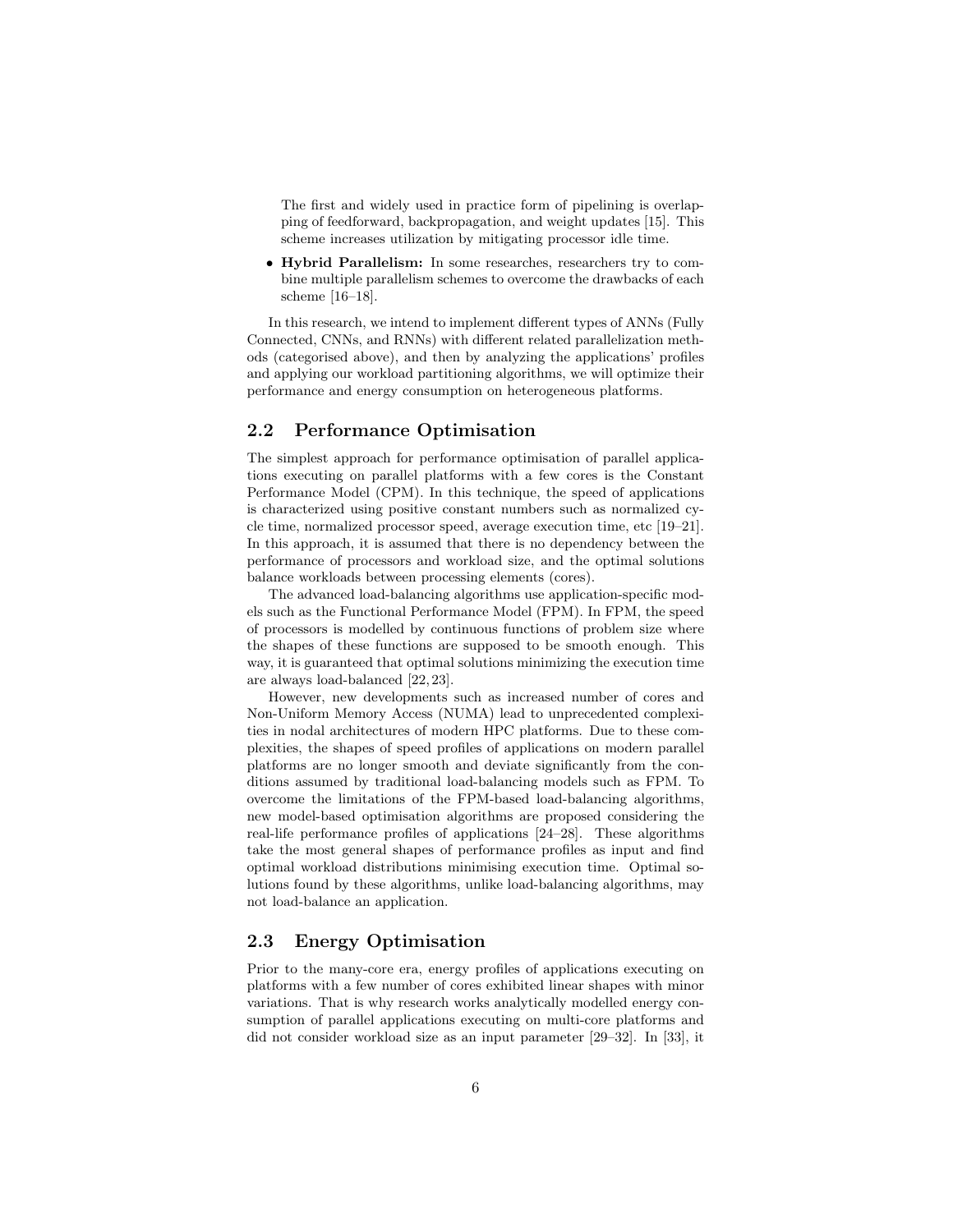is mathematically proved that in platforms with linear performance and energy profiles, performance optimisation leads to energy optimisation.

Due to the complex nodal architectures of recent HPC systems, energy profiles, like performance profiles, exhibit a non-linear correlation between energy consumption and workload size with lots of variations in their shapes. Because of this feature, the energy optimisation algorithms developed for single-cores fail to find optimal workload distributions minimising energy consumption in many-core platforms. Research works in [33–38] propose novel variation-aware workload partitioning algorithms for energy optimisation of applications executing on modern many-core HPC platforms. These algorithms take advantage of a novel component-level energy measurement approach to build real-life dynamic energy profiles of parallel applications executing on hybrid many-core platforms.

# 3 Research Questions and Hypotheses

One of the most important experts' concerns is that ANNs (in general, AI and machine-learning algorithms) are consuming more energy, using more data, and training for a longer time, day by day. It is not just a concern for academic research centers. As more industries begin to use AI, this concern is increasing that the technology will deepen the climate crisis [2].

On the other hand, over the last few years, the modern HPC platforms have become highly heterogeneous owing to the tight integration of multicore CPU processors and accelerators (such as GPUs, Intel Xeon Phis, or FPGAs) [3].

Our main objective is to minimize the execution time and the energy consumption of ANNs via workload partitioning algorithms. The target platform executing ANNs is a modern hybrid heterogeneous server integrating multi-core CPUs and various accelerators (more details Section 4.1), and our approach to achieve this goal is through the distribution of the workload between heterogeneous devices of the server.

The main research questions that we are going to answer in this research are:

- The use of workload partitioning algorithms, how much can affect the performance and energy consumption of each ANNs types (Fully Connected, CNNs, and RNNs) on hybrid heterogeneous platforms?
- For each type of ANNs, which method of parallelization has the best performance and minimum energy consumption in hybrid heterogeneous platforms?
- Which type of parallelization methods has the best performance and minimum energy consumption when it uses workload partitioning algorithm in heterogeneous platforms?

The following hypotheses are considered to find the answers to the above questions:

• There are many available implementations of ANNs, the code of which can be used to develop a set of configurable parallel applica-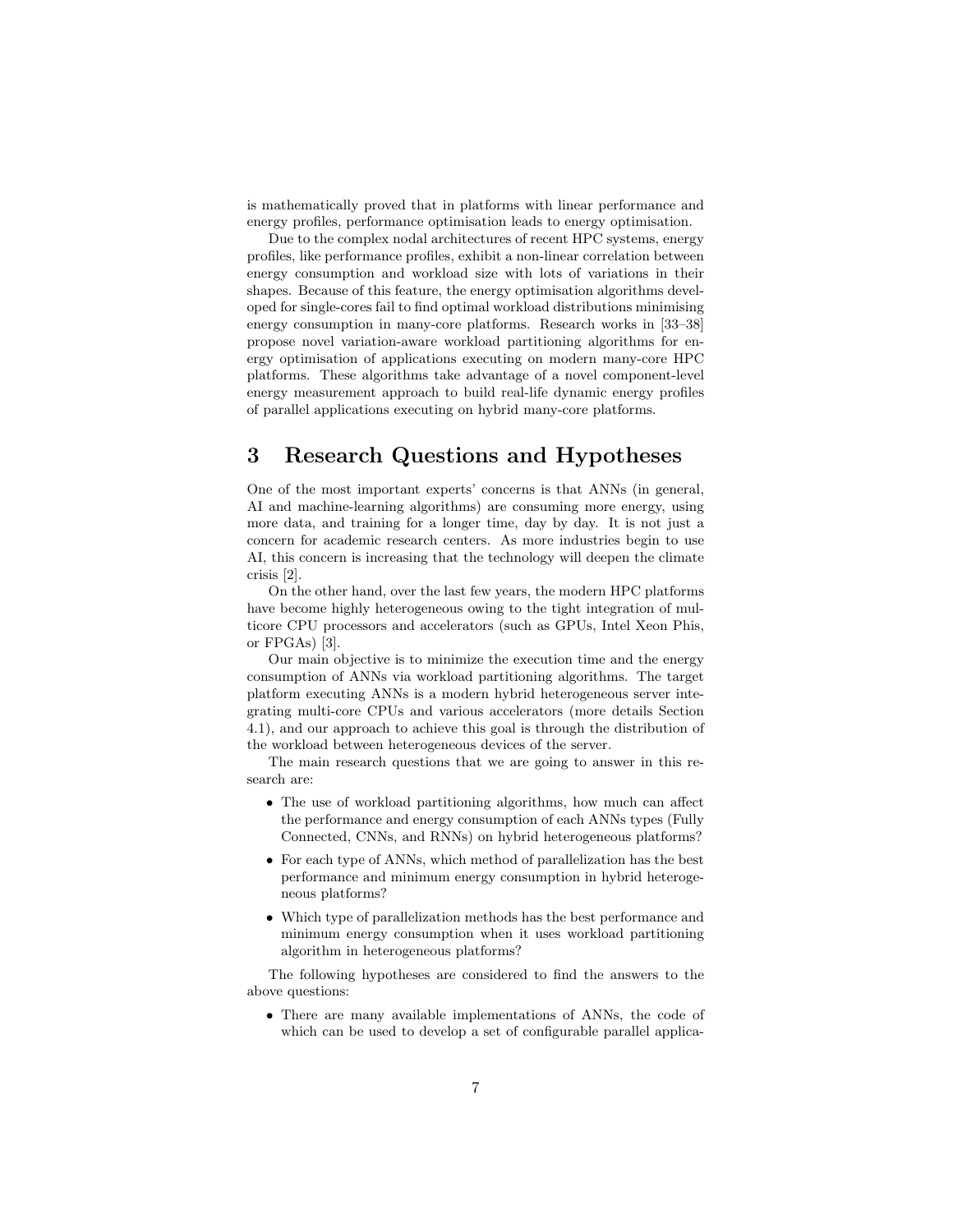tions for execution on hybrid heterogeneous servers for the use in our research.

- After spending several months, we realized that this hypothesis was wrong (more details in section 5.1).
- After investigating the ANN applications' profiles, we can decide how to distribute the workload between heterogeneous devices, and this workload partitioning leads to optimize performance and energy consumption.
- Our proposed approach is a general-purpose method that can be applied to different platforms without dependence on specific platforms or ANNs' types.
- Our ANNs applications and our optimisation methods can compete with TensorFlow [39], Torch [40], and NVIDIA DIGITS [41] (The reason for selecting these packages is presented in Section 5.1.), in two following aspects:
	- Comparing the execution time and energy consumption of our ANNs with the other applications while the structures, configurations, and datasets are the same.
	- Applying our optimisation method to these selected ANNs packages to find our optimisation method effects on their execution time and energy consumption.

In the different stages of this research, we are looking to find the answers to the above research questions and evaluate our hypotheses.

# 4 Proposed Approach

Our main research goal is to minimize the execution time and the energy consumption of ANNs. To obtain this goal, the workload partitioning algorithms will be applied. The target platforms to execute ANNs are modern hybrid heterogeneous servers that integrating multi-core CPUs and various accelerators.

Our proposed main task blocks to achieve this research objective are:

- Implementing serial version of different types of ANNs (Fully connected, CNNs, and RNNs)
- Parallelise the ANNs' applications on CPUs and GPUs using different parallelisation methods, separately.
	- Table 1 shows the all combinations of ANNs' types and parallelization methods (there are 15 combinations).
	- For the first time, we are going to implement comprehensive configurable parallelised ANNs' applications that includes different types of ANNs (Fully Connected, CNN, and RNN) paralleised with different parallelisation methods. These applications can be the first benchmark in this research area.
	- We have implemented the Fully Connected ANN parallelised via the Data Parallelism method (the X in Table 1). The idea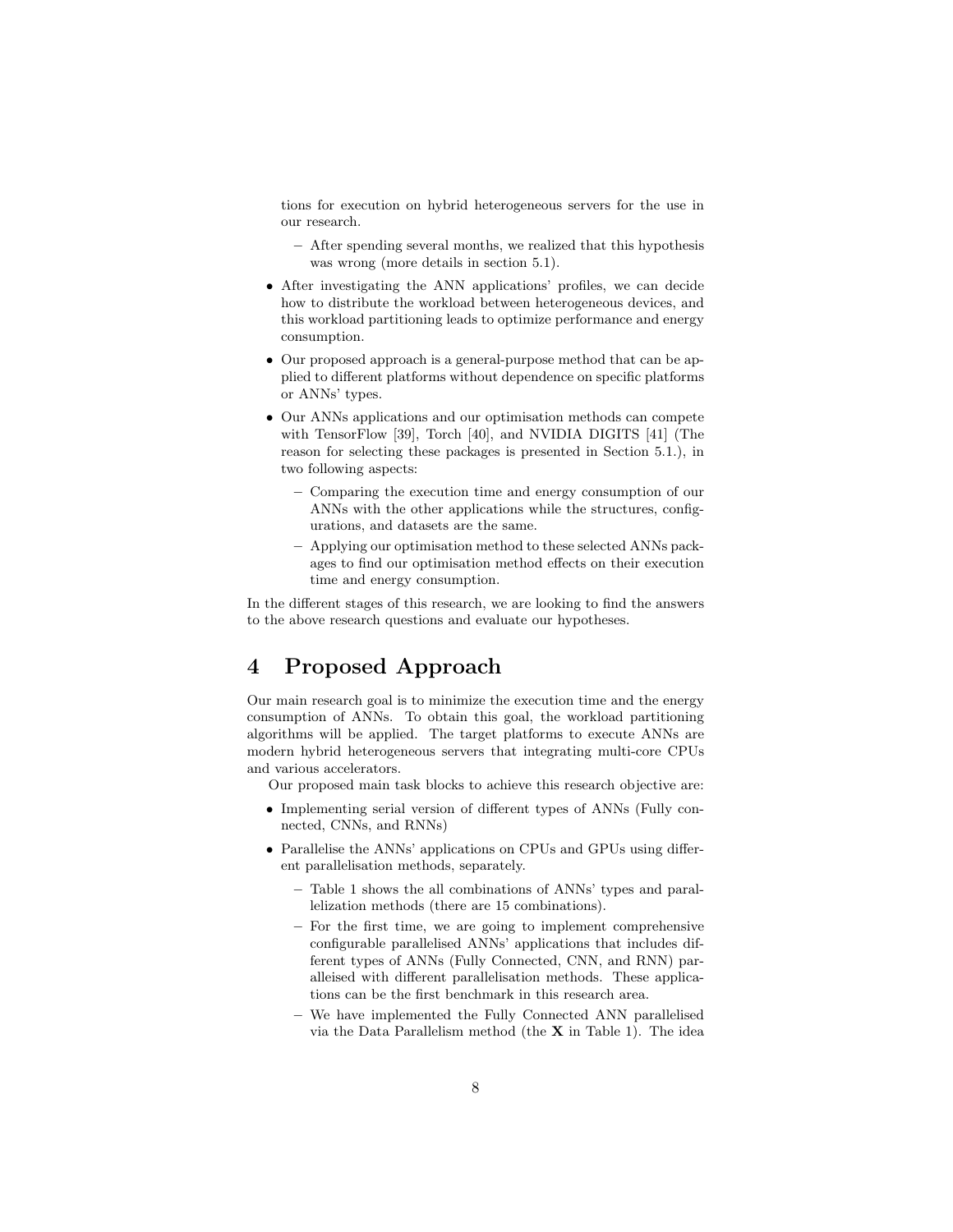is that during this research we fill all cells of this table. Finally, our presented ANN applications will be a comprehensive configurable parallelised ANNs applications.

- Develop the hybrid-application of each ANNs' types and the parallelization methods. It means the applications can run on CPUs and GPUs resources simultaneously.
- Study performance and energy behaviours of our ANNs (the profile of ANNs),
- Develop the workload partitioning algorithms,
- Optimise the performance and energy consumption of our ANNs apllication.

Table 1: Combinations of different ANN types and parallelization methods.

|                                      | Fully Connected   CNNs   RNNs |  |
|--------------------------------------|-------------------------------|--|
| Operators: Fully Connected, CNN, RNN |                               |  |
| Networks: Data Parallelism           |                               |  |
| Networks: Model Parallelism          |                               |  |
| Networks: Pipelining                 |                               |  |
| <b>Networks: Hybrid Parallelism</b>  |                               |  |

Figure 2 is our Gantt chart for this research. As shown in this Gantt chart, the profile extraction step (Studying ANNs' Behaviours in chart) is time-consuming, so in the meantime, in parallel, the other combinations of ANNs types and the parallelisation methods are implemented (Implementing ANNs' Types, Parallelising on CPUs and GPUs, and Developing Hybrid ANNs steps in chart).

In a nutshell, our main contributions and novelties in this research are:

- For the first time, we are going to implement a comprehensive parallelised ANNs applications. These applications include different types of ANNs (Fully Connected, CNN, and RNN) that they have been paralleised with different parallelisation methods. These applications can be the first benchmark in this research area.
- For each combinations of ANNs' types and parallelisation methods, we will study performance and energy behaviours of ANNs on heterogeneous platforms to obtain and analyse their profiles.
- We are going to develop and apply the workload partitioning algorithms. The outputs of these algorithms will minimize the execution time and the energy consumption of ANNs.

In the following of this section, our experiments platforms in this research will be addressed.

#### 4.1 Our Experiments Platforms

Experiments of this research are executed on two servers containing an Intel Haswell multicore CPU, NVidia K40c and 100 PCIe GPU, and Intel Xeon Phi and Gold (specifications in Tables 2 and 3).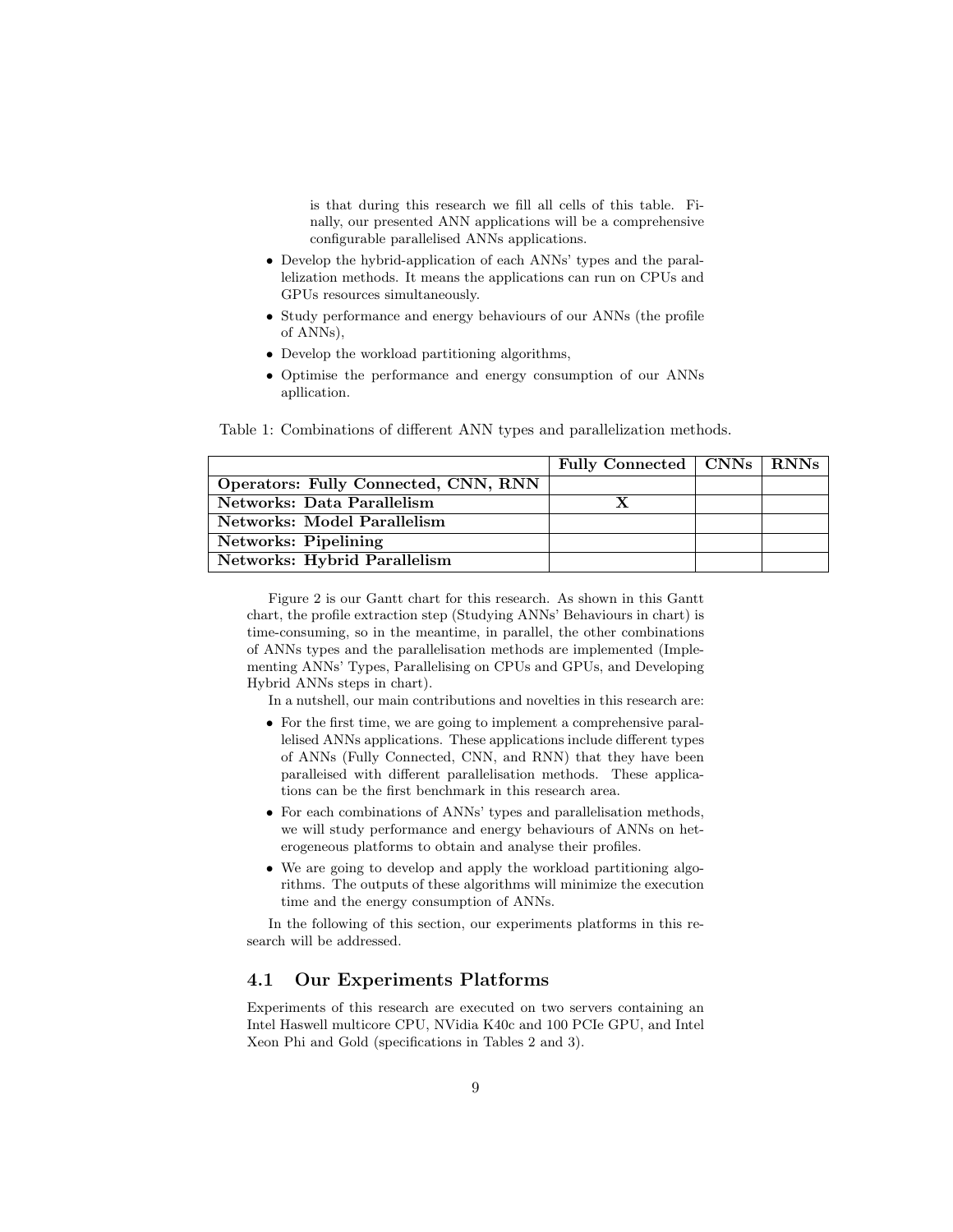| Intel Haswell E5-2670V3   |                      |  |  |  |  |
|---------------------------|----------------------|--|--|--|--|
| No. of cores per socket   | 12                   |  |  |  |  |
| Sockets(s)                | $\overline{2}$       |  |  |  |  |
| <b>CPU MHz</b>            | 1200.402             |  |  |  |  |
| L1d cache, L1i cache      | 32 KB, 32 KB         |  |  |  |  |
| $L2$ cache, $L3$ cache    | 256 KB, 30720 KB     |  |  |  |  |
| Total main memory         | 64 GB DDR4           |  |  |  |  |
| Memory bandwidth          | $68 \text{ GB/sec}$  |  |  |  |  |
| NVIDIA K40c               |                      |  |  |  |  |
| No. of processor cores    | 2880                 |  |  |  |  |
| Total board memory        | 12 GB GDDR5          |  |  |  |  |
| L <sub>2</sub> cache size | 1536 KB              |  |  |  |  |
| Memory bandwidth          | $288 \text{ GB/sec}$ |  |  |  |  |
| Intel Xeon Phi 3120P      |                      |  |  |  |  |
| No. of processor cores    | 57                   |  |  |  |  |
| Total main memory         | 6 GB GDDR5           |  |  |  |  |
| Memory bandwidth          | $240 \text{ GB/sec}$ |  |  |  |  |

Table 2: HCLServer1: Specifications of the Intel Haswell multicore CPU, Nvidia K40c, and Intel Xeon Phi 3120P.

Table 3: HCLServer2: Specifications of the Intel Skylake multicore CPU and Nvidia P100 PCIe.

| Intel Xeon Gold 6152    |                      |  |  |  |  |
|-------------------------|----------------------|--|--|--|--|
| Sockets(s)              | 1                    |  |  |  |  |
| Cores per socket        | 22                   |  |  |  |  |
| L1d cache, L1i cache    | 32 KB, 32 KB         |  |  |  |  |
| $L2$ cache, $L3$ cache  | 256 KB, 30976 KB     |  |  |  |  |
| Main memory             | 96 GB                |  |  |  |  |
| <b>NVIDIA P100 PCIe</b> |                      |  |  |  |  |
| No. of processor cores  | 3584                 |  |  |  |  |
| Total board memory      | 12 GB CoWoS HBM2     |  |  |  |  |
| Memory bandwidth        | $549 \text{ GB/sec}$ |  |  |  |  |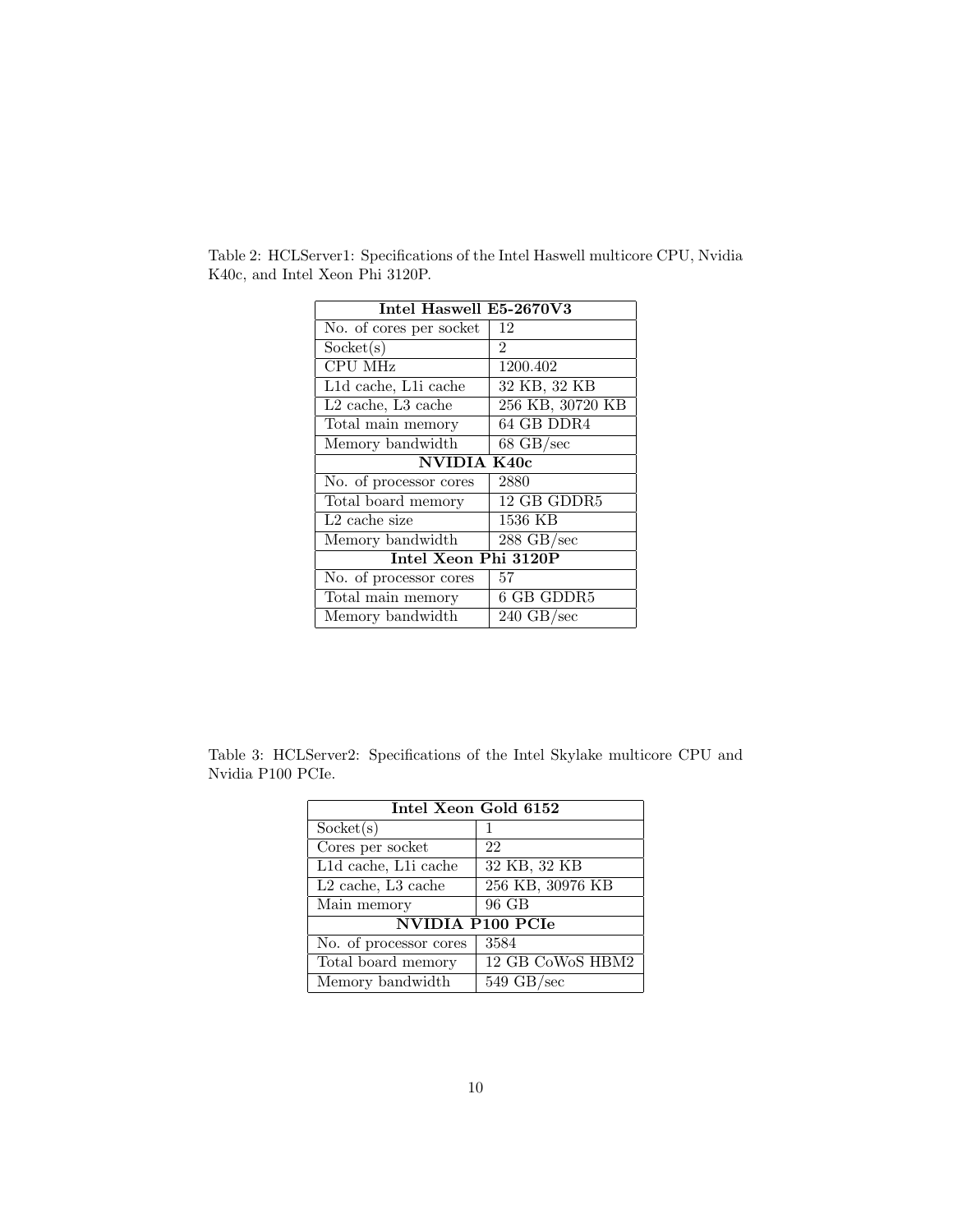

Figure 2: The research Gantt chart.

#### 5 Progresss to Date

First, we explain how to evaluate our first hypothesis and the obtained results. Then, we mention more details of the first version of our ANNs (Fully Connected / Data Parallelism method) that has been implemented.

#### 5.1 Available ANN Applications

There are many available implementations for ANNs in different programming languages. As mentioned before, our first hypothesis is that "There are many available implementations of ANNs, the code of which can be used to develop a set of configurable parallel applications for execution on hybrid heterogeneous servers for use in our research.".

To evaluate this hypothesis, we have investigated lots of available ANN implementations. Considering the goals of this research, we were looking for implementations that satisfy the following specifications:

- Open Source,
- Parallelised on at least CPUs and GPUs,
- Run on hybrid platforms (Simultaneous execution on different types of processors),
- General usage (No dependency on specific platforms),
- Simple to extend it and apply different optimisation methods

Table 4 lists some of the most well-known available ANN packages [42–44]. This table compares the applications based on the supported types of ANNs (Fully Connected (FC in the table), CNN, and RNN),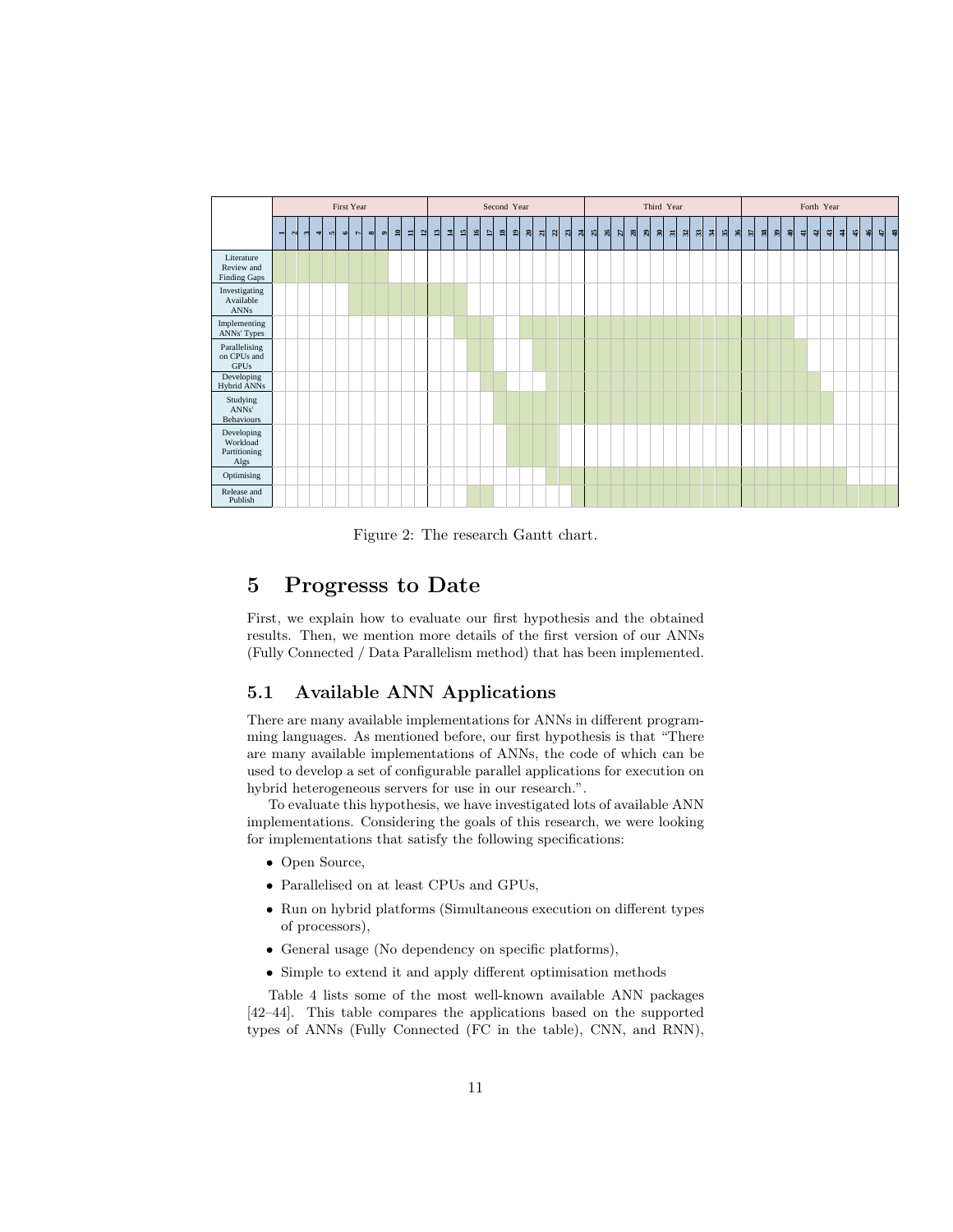their parallelisation status (parallelised on CPUs, GPUs, and Hybrid platforms), and Open Source (OS). When we applied the above features as our filters to this list of ANN implementations, we lost them one by one.

As shown in Table 4, only a few numbers of investigated ANN applications have 'Y' in all columns (TensorFlow [39], Torch [40], and NVIDIA DIGITS [41]); and among them, none is simple enough and well-documented to consider as our benchmark to apply our optimization methods on heterogeneous platforms.

| <b>App Name</b>      | $\overline{\text{OS}}$  | FC                      | <b>CNN</b>              | <b>RNN</b>              | <b>CPUs</b>             | <b>GPUs</b>             | Hybrid                  |
|----------------------|-------------------------|-------------------------|-------------------------|-------------------------|-------------------------|-------------------------|-------------------------|
| Neural Designer      | $\overline{\text{N}}$   | Υ                       | $\overline{\text{N}}$   | N                       | $\overline{\text{Y}}$   | $\overline{\text{Y}}$   | $\overline{\text{Y}}$   |
| Neuroph              | $\overline{\mathrm{Y}}$ | $\overline{\mathrm{Y}}$ | $\overline{\text{N}}$   | $\overline{\text{N}}$   | $\overline{\text{N}}$   | $\overline{\text{N}}$   | $\overline{\text{N}}$   |
| Darknet              | $\overline{\mathrm{Y}}$ | $\overline{\mathrm{Y}}$ | $\overline{\mathrm{Y}}$ | $\overline{\mathrm{Y}}$ | $\overline{\mathrm{Y}}$ | $\overline{\mathrm{Y}}$ | $\overline{\text{N}}$   |
| Keras                | N                       | $\overline{\mathrm{Y}}$ | $\overline{\mathrm{Y}}$ | $\overline{\mathrm{Y}}$ | $\overline{\text{Y}}$   | $\overline{\mathrm{Y}}$ | $\overline{\mathrm{Y}}$ |
| <b>TensorFlow</b>    | $\overline{\mathrm{Y}}$ | $\overline{\mathrm{Y}}$ | $\overline{\text{Y}}$   | $\overline{\text{Y}}$   | $\overline{\text{Y}}$   | $\overline{\text{Y}}$   | $\overline{\mathrm{Y}}$ |
| TFlearn              | N                       | $\overline{\mathrm{Y}}$ | $\overline{\mathrm{Y}}$ | $\overline{\mathrm{Y}}$ | $\overline{\mathrm{Y}}$ | $\overline{\mathrm{Y}}$ | $\overline{\mathrm{Y}}$ |
| ConvNetJS            | $\overline{\mathrm{Y}}$ | $\overline{\mathrm{Y}}$ | $\overline{\mathrm{Y}}$ | N                       | $\overline{\text{N}}$   | N                       | $\overline{\text{N}}$   |
| NeuroSolutions       | $\overline{\text{N}}$   | $\overline{\mathrm{Y}}$ | $\overline{\text{N}}$   | $\overline{\rm N}$      | $\overline{\text{N}}$   | $\overline{\text{N}}$   | $\overline{\rm N}$      |
| <b>NVIDIA DIGITS</b> | $\overline{\text{Y}}$   | $\overline{\text{Y}}$   | $\overline{\text{Y}}$   | $\overline{\text{Y}}$   | $\overline{\text{Y}}$   | $\overline{\mathrm{Y}}$ | $\overline{\mathrm{Y}}$ |
| <b>SNNS</b>          | $\overline{\text{N}}$   | $\overline{\mathrm{Y}}$ | $\overline{\mathrm{Y}}$ | $\overline{\mathrm{Y}}$ | $\overline{\mathrm{Y}}$ | $\overline{\mathrm{Y}}$ | $\overline{\mathrm{Y}}$ |
| Torch                | $\overline{\mathrm{Y}}$ | $\overline{\mathrm{Y}}$ | $\overline{\mathrm{Y}}$ | $\overline{\mathrm{Y}}$ | $\overline{\mathrm{Y}}$ | $\overline{\mathrm{Y}}$ | $\overline{\mathrm{Y}}$ |
| <b>MLPNeuralNet</b>  | $\overline{\mathrm{Y}}$ | $\overline{\mathrm{Y}}$ | $\overline{\text{N}}$   | $\overline{\text{N}}$   | $\overline{\text{N}}$   | $\overline{\text{N}}$   | $\overline{\text{N}}$   |
| <b>DNNGraph</b>      | $\overline{\mathrm{Y}}$ | $\overline{\mathrm{Y}}$ | Y                       | N                       | N                       | $\overline{N}$          | $\overline{\text{N}}$   |
| DeepPy               | N                       | $\overline{\mathrm{Y}}$ | $\overline{\mathrm{Y}}$ | N                       | $\overline{\text{N}}$   | $\overline{\mathrm{Y}}$ | $\overline{\rm N}$      |
| NeuralN              | $\overline{\rm N}$      | $\overline{\mathrm{Y}}$ | $\overline{\text{N}}$   | $\overline{\rm N}$      | $\overline{\mathrm{Y}}$ | $\overline{\mathrm{Y}}$ | $\overline{\mathrm{Y}}$ |
| NeuralTalk2          | $\overline{\mathrm{Y}}$ | $\overline{\mathrm{Y}}$ | $\overline{\mathrm{Y}}$ | $\overline{\text{N}}$   | $\overline{\mathrm{Y}}$ | $\overline{\mathrm{Y}}$ | $\overline{\text{N}}$   |
| Aforge.Neuro         | $\overline{\text{N}}$   | $\overline{\mathrm{Y}}$ | $\overline{\text{N}}$   | N                       | $\overline{\text{N}}$   | $\overline{\text{N}}$   | $\overline{\text{N}}$   |
| $Cuda$ -convnet2     | $\overline{\text{N}}$   | $\overline{\text{Y}}$   | $\overline{\mathrm{Y}}$ | $\overline{\text{N}}$   | $\overline{\text{N}}$   | N                       | $\overline{\text{N}}$   |
| Dn2A                 | $\overline{\text{N}}$   | $\overline{\mathrm{Y}}$ | $\overline{\text{Y}}$   | $\overline{\mathrm{Y}}$ | $\overline{\text{N}}$   | $\overline{\text{N}}$   | $\overline{\text{N}}$   |
| Knet                 | $\overline{\mathrm{Y}}$ | $\overline{\mathrm{Y}}$ | $\overline{\mathrm{Y}}$ | $\overline{\mathrm{Y}}$ | $\overline{\mathrm{Y}}$ | $\overline{\mathrm{Y}}$ | $\overline{\text{N}}$   |
| <b>HNN</b>           | Υ                       | $\overline{\mathrm{Y}}$ | $\overline{\text{N}}$   | N                       | $\overline{\text{Y}}$   | $\overline{\mathrm{Y}}$ | $\overline{\text{N}}$   |
| Lasagne              | $\overline{\text{N}}$   | $\overline{\mathrm{Y}}$ | $\overline{\mathrm{Y}}$ | $\overline{\mathrm{Y}}$ | $\overline{\text{N}}$   | $\overline{\text{N}}$   | $\overline{\text{N}}$   |
| Mocha                | $\overline{\mathrm{Y}}$ | $\overline{\mathrm{Y}}$ | $\overline{\mathrm{Y}}$ | $\overline{\text{N}}$   | $\overline{\mathrm{Y}}$ | $\overline{\mathrm{Y}}$ | $\overline{\text{N}}$   |
| LambdaNet            | $\overline{\text{N}}$   | $\overline{\mathrm{Y}}$ | $\overline{\text{N}}$   | $\overline{\text{N}}$   | $\overline{\mathrm{Y}}$ | $\overline{\mathrm{Y}}$ | $\overline{\text{N}}$   |
| gobrain              | N                       | $\overline{\mathrm{Y}}$ | $\overline{\text{N}}$   | $\overline{\mathrm{Y}}$ | N                       | $\overline{\text{N}}$   | $\overline{\rm N}$      |
| neon                 | $\overline{\rm N}$      | $\overline{\mathrm{Y}}$ | $\overline{\mathrm{Y}}$ | $\overline{\mathrm{Y}}$ | N                       | $\overline{\mathrm{Y}}$ | $\overline{\text{N}}$   |
| Deeplearn-rs         | $\overline{\mathrm{Y}}$ | $\overline{\mathrm{Y}}$ | $\overline{\mathrm{Y}}$ | $\overline{\mathrm{Y}}$ | $\overline{\text{N}}$   | $\overline{\rm N}$      | $\overline{\text{N}}$   |
| RustNN               | N                       | $\overline{\mathrm{Y}}$ | $\overline{\rm N}$      | $\overline{Y}$          | $\overline{\mathrm{Y}}$ | $\overline{Y}$          | N                       |

Table 4: Comparing some well-known available ANNs applications.

After spending several months on our first hypothesis, we have concluded that it is wrong. So we decided to present our ANNs applications as one of our important contributions in this research.

- These applications will have the following specifications:
- Implemented using C++ programming language,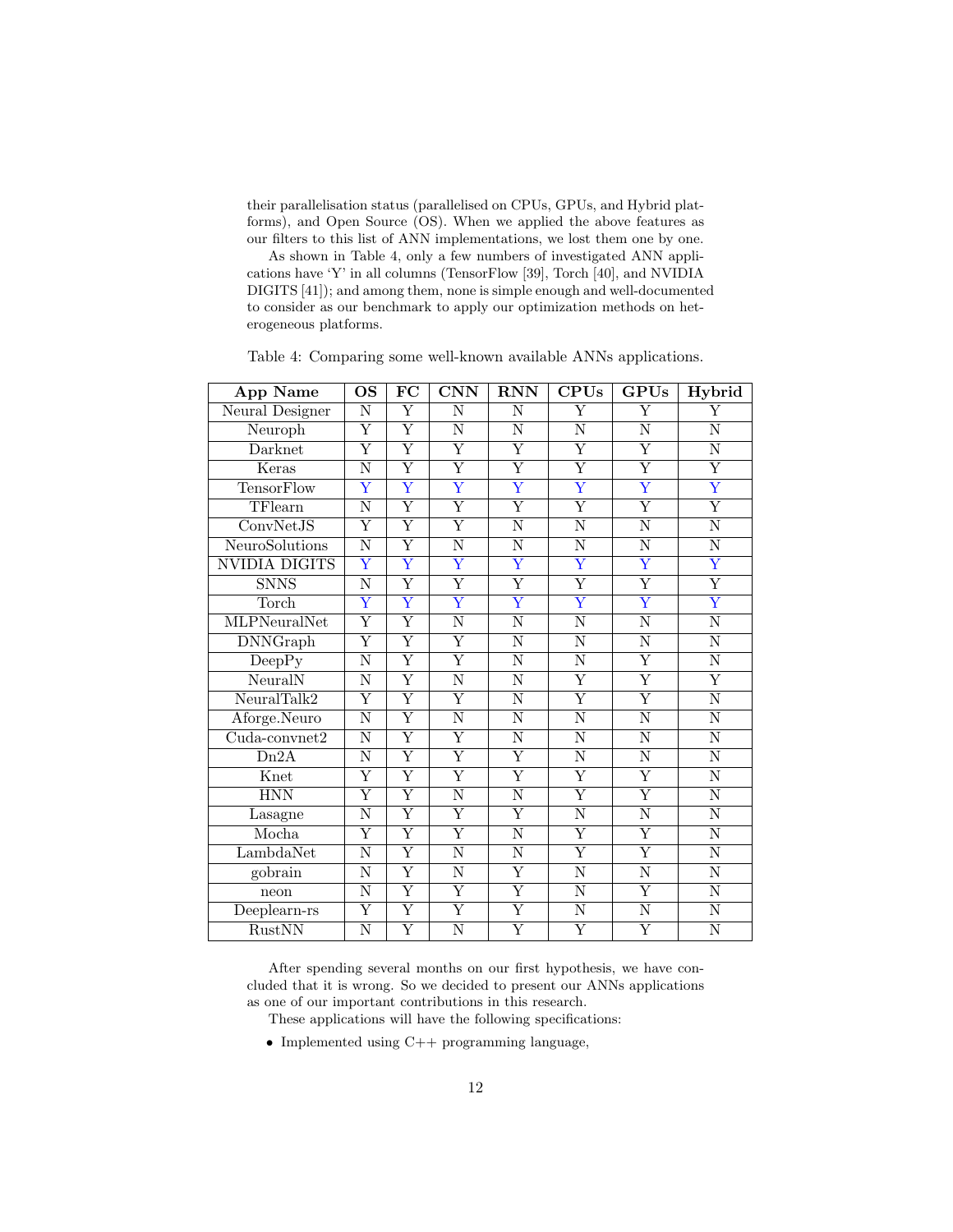- Open Source,
- Support different types of ANNs (Fully Connected, CNNs, and RNNs)
- Support different parallelisation methods (listed in Table 1)
- Parallelised on CPUs and GPUs using OpenMP and OpenACC packages,
- Run on heterogeneous hybrid platforms,
- Independent from specific platforms,
- Simple, configurable, and well-documented.

#### 5.2 First Version of our ANNs

As first version of our ANNs' benchmark, we implemented the Fully Connected ANN using C++ programming language. To parallelise this implementation, the Data Parallelism method (partitioning by input samples) was used because:

- This method is consistent with the concept of batching/mini-batching ANNs that is even used in non-parallel implementations.
- Today, this method is supported by the vast majority of ANN frameworks for parallelisation on GPUs.
- This method can also be implemented on the CPUs efficiently.

Figure 3 shows how our Data Parallelism implementation works. First, the data-set is batched. To each available processor (Ps in Figure 3), one batch of data is assigned. Each processor has a copy of the network and for its current batch does the training steps (Feed Forward, Back-propagation, and updating the neuron's weights in a Fully Connected network). After processing the batch, the processors merge their networks together (this merge means obtaining the avg of neuron weights). The updated network will be shared to the processors and used in the next iteration. In the next iteration, each processor has a new batch of data to process.

### 6 Current State and Future Plans

In this section, the current state and future plans of my PhD program is presented.

- Current state
	- 1. Literature review of previous researches
		- We are writing a survey article to explain the state of the art of performance and energy optimization of ANNs applications on heterogeneous platforms.
	- 2. Investigation of available ANN implementations to select one of them as a benchmark to apply our optimisation method.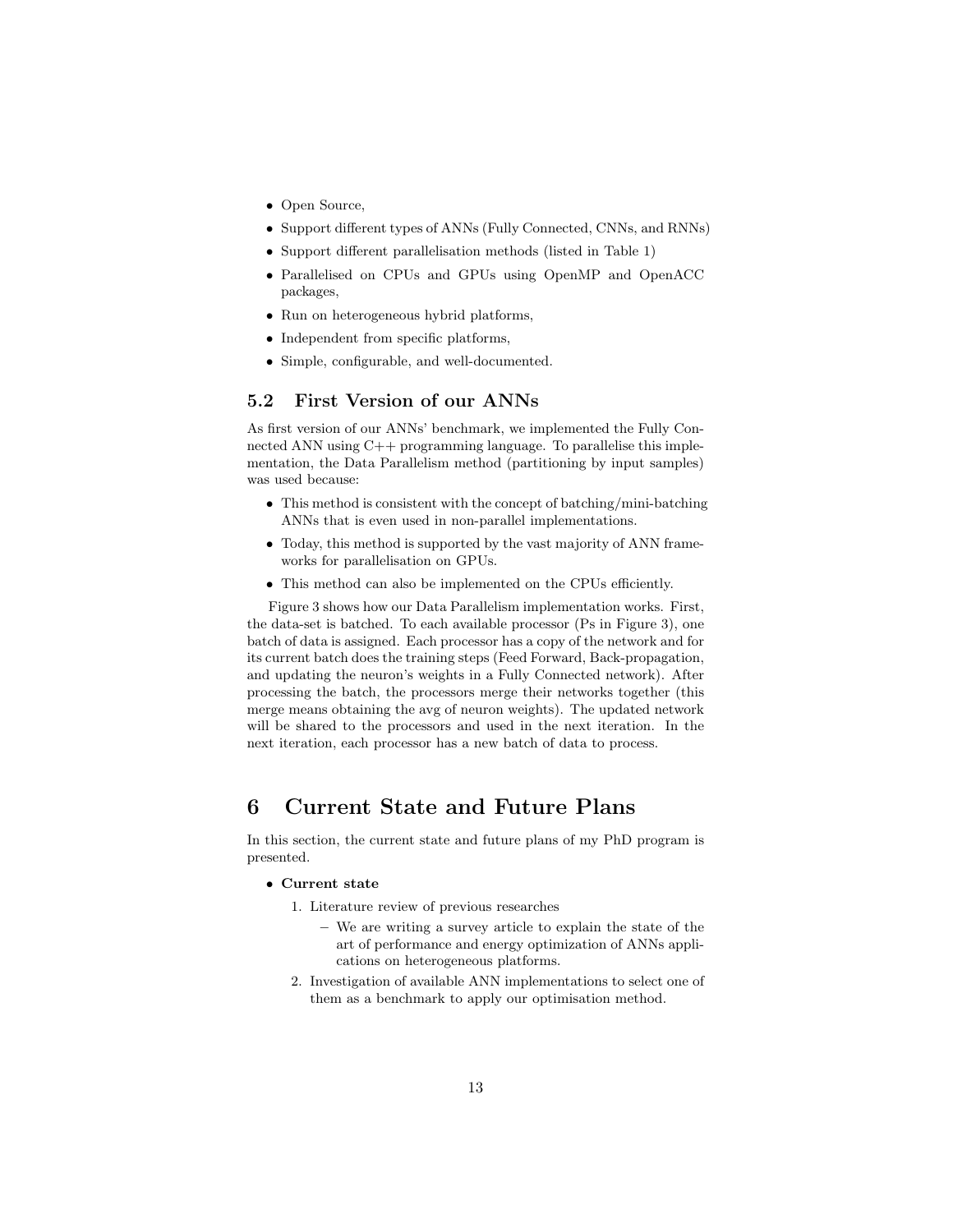

Figure 3: Data parallelisation method.

- We spent several months in this step but finally, found that none of the available ANN implementations can satisfy all features that we need to do this research (more details in Section 5.1). So we decided to implement our ANNs.
- 3. Implementation of Fully Connected ANNs using C++ programming language.
	- This language is supportrd by different parallelisation packages (e.g. OpenMP [45], and OpenACC [46]).
- 4. Parallelisation of our Fully Connected ANN on CPUs and GPUs
	- OpenMP [45] to parallelise on CPUs; this package is efficient enough, and has relatively high level of abstraction.
	- OpenACC [46] to parallelise on GPUs; this package is similar to OpenMP. There is no need to explicitly address the hardware. It has more portability and needs less programming effort.
- 5. Developing hybrid application to execute our first implementation on heterogeneous platforms.
	- This step is on-going.
- Future plans
	- 1. Developing a model-based data partitioning algorithm to minimize the energy consumption for data-parallel applications executing on large scale heterogeneous systems.
	- 2. Studying how performance-aware data partitioning of data-parallel applications affects their energy consumption and making a trade-off between performance and energy consumption in heterogeneous platforms.
	- 3. Repeating the parallelisation and optimisation process on heterogeneous platforms for other types of networks: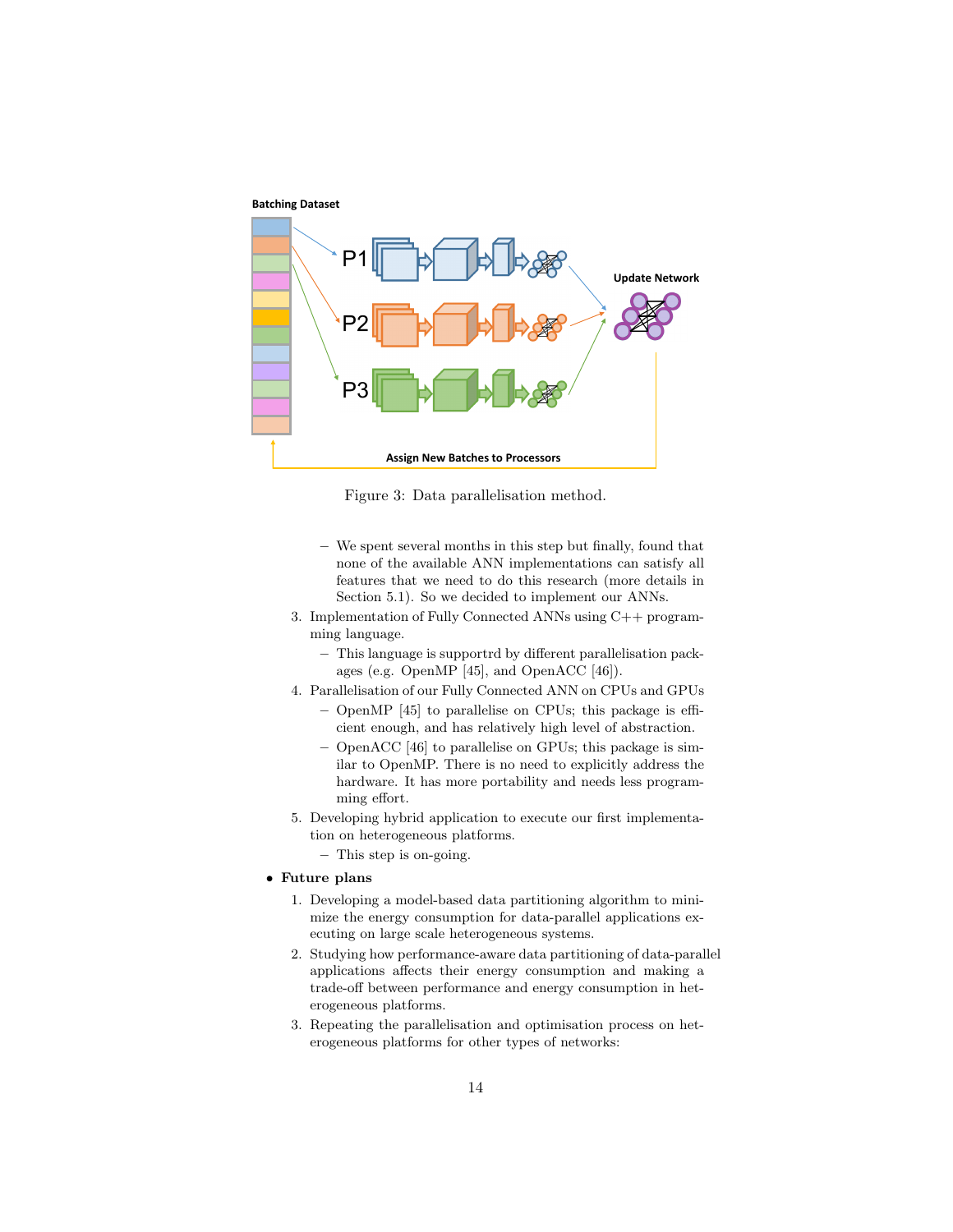- Convolutional Neural Network (CNN) and Recurrent Neural Network (RNN)
- 4. Publishing the outcomes. The following journals can be appropriate for publishing the articles derived from this research:
	- IEEE Transactions on Parallel and Distributed Systems
	- The Journal of Supercomputing, Springer
	- IEEE Access
	- Energies, Multidisciplinary Digital Publishing Institute (MDPI)

# 7 Conclusion

Today, ANNs regularly produce great achievements, like automatic images recognition, conversing, interpreting textual documents, and driving vehicles. These great achievements need lots of time, computing resources, and electricity.

On the other hand, the modern high-performance computing platforms have become highly heterogeneous due to the tight integration of multicore CPU processors and accelerators (like GPUs).

In this research, we are going to use the modern heterogeneous servers to reduce the concerns about the growth of ANN applications and their performance and energy consumption. Optimal resources usage on heterogeneous platforms can significantly increase performance and reduce energy consumption.

In a nutshell, our research objective is to minimize the execution time and the energy consumption of different types of ANNs (Fully Connected, CNNs, and RNNs) to execute on hybrid heterogeneous platforms. Our approach to achieve this goal is through the distribution of the workload between heterogeneous devices.

So far, we have reviewed the related works, investigated the available ANNs applications, and implemented our first application (that is a Fully Connected ANN and parallelised using the Data Parallelism method on CPUs and GPUs).

In the future, we are going to develop a model-based data partitioning algorithm to minimize the energy consumption for data-parallel applications on large-scale heterogeneous systems. Then, we will repeat the parallelisation and optimization process on heterogeneous platforms for other combinations of ANNs' types and parallelism methods.

## References

- [1] K.-L. Du and M. N. Swamy, *Neural networks and statistical learning*. Springer Science & Business Media, 2013.
- [2] W. Knight, "Ai can do great things—if it doesn't burn the planet. wired," 2020. [Online]. Available: https://www.wired.com/story/
- [3] Top500, "Top500," 2022. [Online]. Available: https://www.top500. org/lists/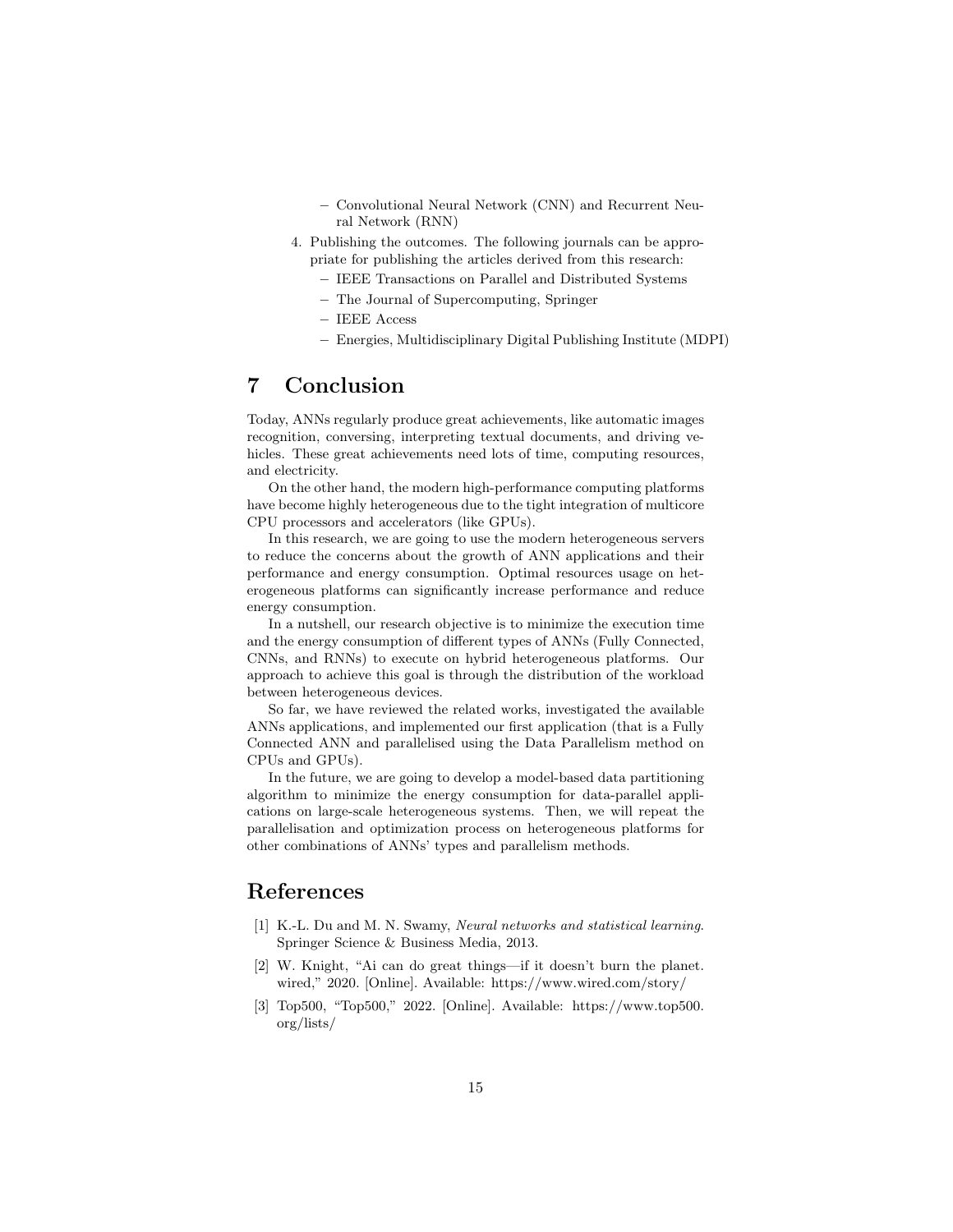- [4] T. Ben-Nun and T. Hoefler, "Demystifying parallel and distributed deep learning: An in-depth concurrency analysis," ACM Computing Surveys (CSUR), vol. 52, no. 4, pp. 1–43, 2019.
- [5] NVIDIA, "CUDA Toolkit Documentation," 2022. [Online]. Available: http://docs.nvidia.com/cuda/cublas
- [6] E. Wang, Q. Zhang, B. Shen, G. Zhang, X. Lu, Q. Wu, and Y. Wang, "Intel math kernel library," in High-Performance Computing on the Intel® Xeon Phi<sup>™</sup>. Springer, 2014, pp. 167-188.
- [7] IBM, "Engineering and Scientific Subroutine Library (ESSL). version 6.2 guide and reference." 2019. [Online]. Available: https://www.ibm.com/support/knowledgecenter/SSFHY8 6. 2/reference/essl reference pdf.pdf
- [8] V. Vanhoucke, A. Senior, and M. Z. Mao, "Improving the speed of neural networks on cpus," In Proceedings of the Deep Learning and Unsupervised Feature Learning Workshop (NIPS'11), 2011.
- [9] K. Chellapilla, S. Puri, and P. Simard, "High performance convolutional neural networks for document processing," in Tenth international workshop on frontiers in handwriting recognition. Suvisoft, 2006.
- [10] N. Vasilache, J. Johnson, M. Mathieu, S. Chintala, S. Piantino, and Y. LeCun, "Fast convolutional nets with fbfft: A GPU performance evaluation," In Proceedings of the International Conference on Learning Representations (ICLR'15), year=2015.
- [11] S. Winograd, "Arithmetic complexity of computations. society for industrial and applied mathematics," 1980.
- [12] A. Lavin and S. Gray, "Fast algorithms for convolutional neural networks," in Proceedings of the IEEE conference on computer vision and pattern recognition, 2016, pp. 4013–4021.
- [13] S. Ioffe and C. Szegedy, "Batch normalization: Accelerating deep network training by reducing internal covariate shift," in *International* conference on machine learning. PMLR, 2015, pp. 448–456.
- [14] B. Forrest, D. Roweth, N. Stroud, D. Wallace, and G. Wilson, "Implementing neural network models on parallel computers," The Computer Journal, vol. 30, no. 5, pp. 413–419, 1987.
- [15] M. Abadi, A. Agarwal, P. Barham, E. Brevdo, Z. Chen, C. Citro, G. S. Corrado, A. Davis, J. Dean, M. Devin et al., "Tensorflow: Large-scale machine learning on heterogeneous systems," 2015.
- [16] A. Krizhevsky, "One weird trick for parallelizing convolutional neural networks," arXiv preprint arXiv:1404.5997, 2014.
- [17] J. Dean, G. Corrado, R. Monga, K. Chen, M. Devin, M. Mao, M. Ranzato, A. Senior, P. Tucker, K. Yang et al., "Large scale distributed deep networks," Advances in neural information processing systems, vol. 25, 2012.
- [18] A. L. Gaunt, M. A. Johnson, M. Riechert, D. Tarlow, R. Tomioka, D. Vytiniotis, and S. Webster, "AMPNet: Asynchronous modelparallel training for dynamic neural networks," arXiv preprint arXiv:1705.09786, 2017.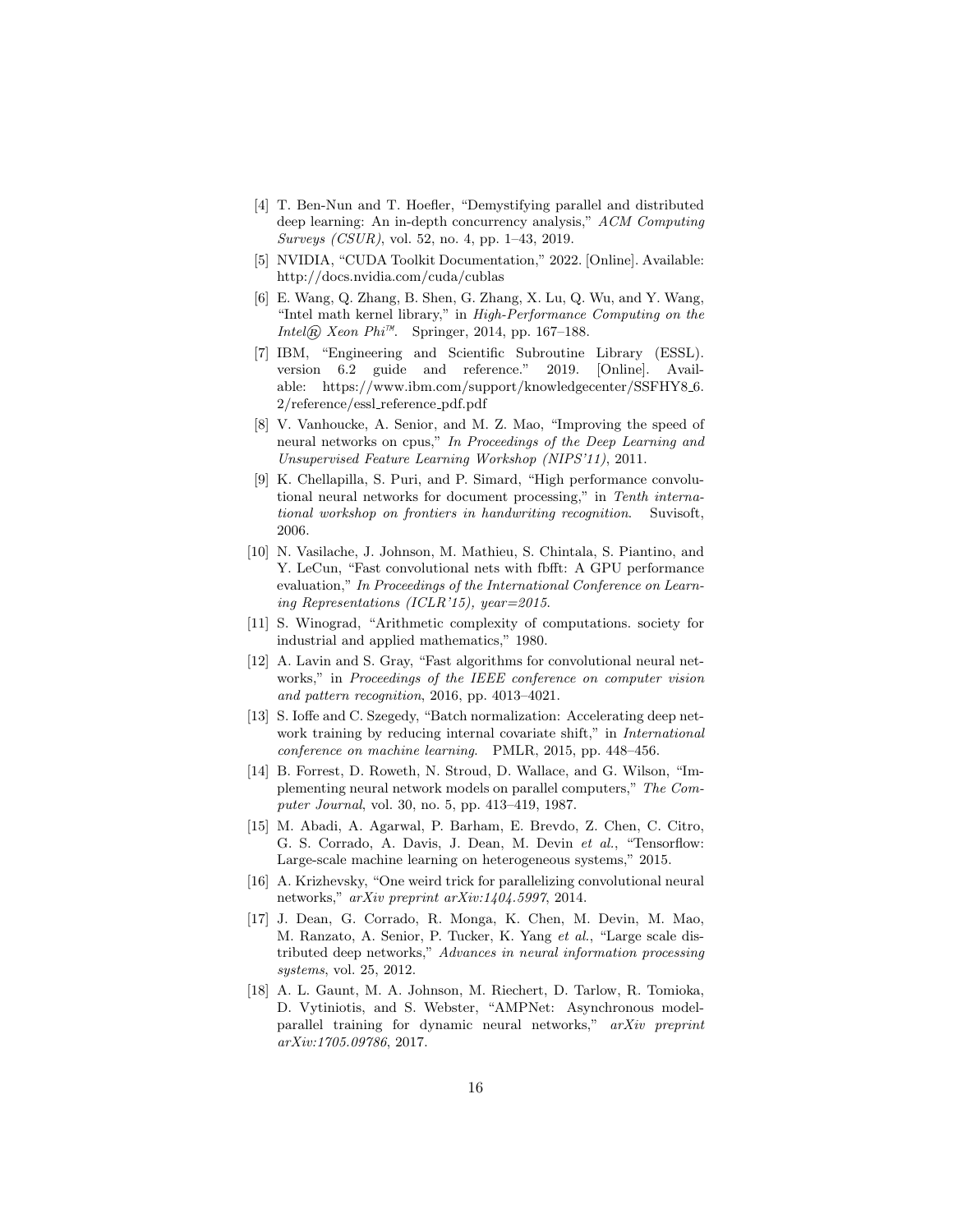- [19] M. Cierniak, M. J. Zaki, and W. Li, "Compile-time scheduling algorithms for a heterogeneous network of workstations," The Computer Journal, vol. 40, no. 6, pp. 356–372, 1997.
- [20] A. Kalinov and A. Lastovetsky, "Heterogeneous distribution of computations solving linear algebra problems on networks of heterogeneous computers," Journal of Parallel and Distributed Computing, vol. 61, no. 4, pp. 520–535, 2001.
- [21] O. Beaumont, V. Boudet, F. Rastello, and Y. Robert, "Matrix multiplication on heterogeneous platforms," IEEE Transactions on Parallel and Distributed Systems, vol. 12, no. 10, pp. 1033–1051, 2001.
- [22] A. Lastovetsky and R. Reddy, "Data partitioning with a realistic performance model of networks of heterogeneous computers," in 18th International Parallel and Distributed Processing Symposium, 2004. Proceedings. IEEE, 2004, p. 104.
- [23] ——, "Data partitioning with a functional performance model of heterogeneous processors," The International Journal of High Performance Computing Applications, vol. 21, no. 1, pp. 76–90, 2007.
- [24] P. K. Smolarkiewicz and W. W. Grabowski, "The multidimensional positive definite advection transport algorithm: Nonoscillatory option," Journal of Computational Physics, vol. 86, no. 2, pp. 355–375, 1990.
- [25] A. Lastovetsky, L. Szustak, and R. Wyrzykowski, "Model-based optimization of EULAG kernel on intel xeon phi through load imbalancing," IEEE Transactions on Parallel and Distributed Systems, vol. 28, no. 3, pp. 787–797, 2016.
- [26] W. Zhang, X. Ji, B. Song, S. Yu, H. Chen, T. Li, P.-C. Yew, and W. Zhao, "Varcatcher: A framework for tackling performance variability of parallel workloads on multi-core," IEEE Transactions on Parallel and Distributed Systems, vol. 28, no. 4, pp. 1215–1228, 2016.
- [27] H. Khaleghzadeh, R. R. Manumachu, and A. Lastovetsky, "A novel data-partitioning algorithm for performance optimization of dataparallel applications on heterogeneous HPC platforms," IEEE Transactions on Parallel and Distributed Systems, vol. 29, no. 10, pp. 2176– 2190, 2018.
- [28] ——, "A hierarchical data-partitioning algorithm for performance optimization of data-parallel applications on heterogeneous multiaccelerator NUMA nodes," IEEE Access, vol. 8, pp. 7861–7876, 2019.
- [29] J. Li and J. F. Martinez, "Power-performance considerations of parallel computing on chip multiprocessors," ACM Transactions on Architecture and Code Optimization (TACO), vol. 2, no. 4, pp. 397–422, 2005.
- [30] X. Fan, W.-D. Weber, and L. A. Barroso, "Power provisioning for a warehouse-sized computer," ACM SIGARCH computer architecture news, vol. 35, no. 2, pp. 13–23, 2007.
- [31] K. Meng, R. Joseph, R. P. Dick, and L. Shang, "Multi-optimization power management for chip multiprocessors," in Proceedings of the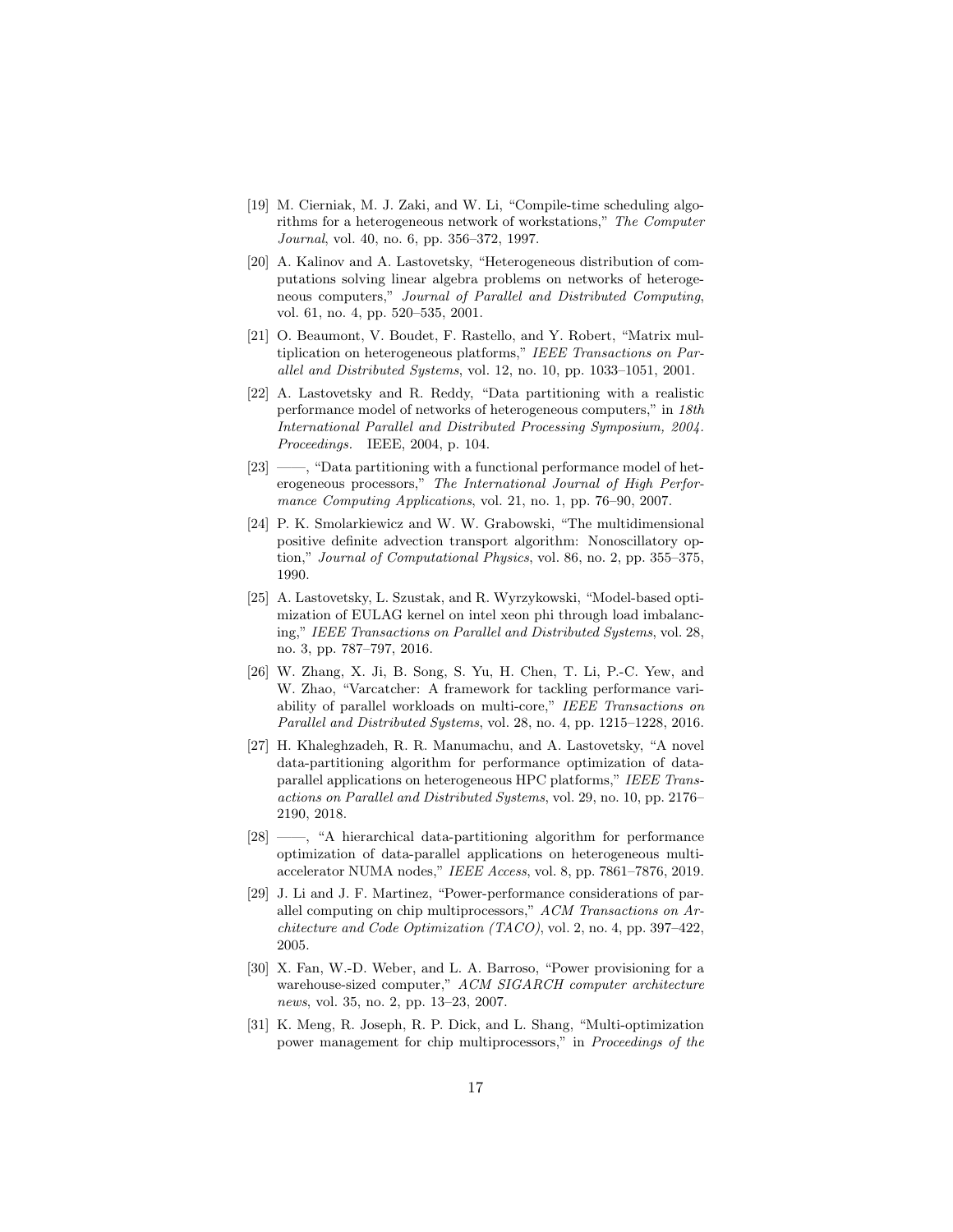17th international conference on Parallel architectures and compilation techniques, 2008, pp. 177–186.

- [32] C.-Y. Yang, J.-J. Chen, T.-W. Kuo, and L. Thiele, "An approximation scheme for energy-efficient scheduling of real-time tasks in heterogeneous multiprocessor systems," in 2009 Design, Automation & Test in Europe Conference & Exhibition. IEEE, 2009, pp. 694–699.
- [33] A. Lastovetsky and R. R. Manumachu, "New model-based methods and algorithms for performance and energy optimization of data parallel applications on homogeneous multicore clusters," IEEE Transactions on Parallel and Distributed Systems, vol. 28, no. 4, pp. 1119– 1133, 2016.
- [34] A. W. Lewis, S. Ghosh, and N.-F. Tzeng, "Run-time energy consumption estimation based on workload in server systems." HotPower, vol. 8, pp. 17–21, 2008.
- [35] R. R. Manumachu and A. Lastovetsky, "Bi-objective optimization of data-parallel applications on homogeneous multicore clusters for performance and energy," IEEE Transactions on Computers, vol. 67, no. 2, pp. 160–177, 2017.
- [36] ——, "Parallel data partitioning algorithms for optimization of dataparallel applications on modern extreme-scale multicore platforms for performance and energy," IEEE Access, vol. 6, pp. 69 075–69 106, 2018.
- [37] H. Khaleghzadeh, M. Fahad, A. Shahid, R. R. Manumachu, and A. Lastovetsky, "Bi-objective optimization of data-parallel applications on heterogeneous HPC platforms for performance and energy through workload distribution," IEEE Transactions on Parallel and Distributed Systems, vol. 32, no. 3, pp. 543–560, 2020.
- [38] H. Khaleghzadeh, M. Fahad, R. Reddy Manumachu, and A. Lastovetsky, "A novel data partitioning algorithm for dynamic energy optimization on heterogeneous high-performance computing platforms," Concurrency and Computation: Practice and Experience, vol. 32, no. 21, p. e5928, 2020.
- [39] "Tensorflow," 2022. [Online]. Available: https://www.tensorflow. org/
- [40] "Scientific computing framework for luajit," 2022. [Online]. Available: http://torch.ch/
- [41] "NVIDIA DIDITS," 2022. [Online]. Available: https://docs.nvidia. com/deeplearning/digits/digits-tutorial/index.html
- [42] A. Beatrice, "Top 10 must-know artificial neural network software," September 2020. [Online]. Available: https://www.analyticsinsight. net/top-10-must-know-artificial-neural-network-software/
- [43] "Top 27 Artificial Neural Network Software," March 2022. [Online]. Available: https://www.predictiveanalyticstoday.com/ top-artificial-neural-network-software/